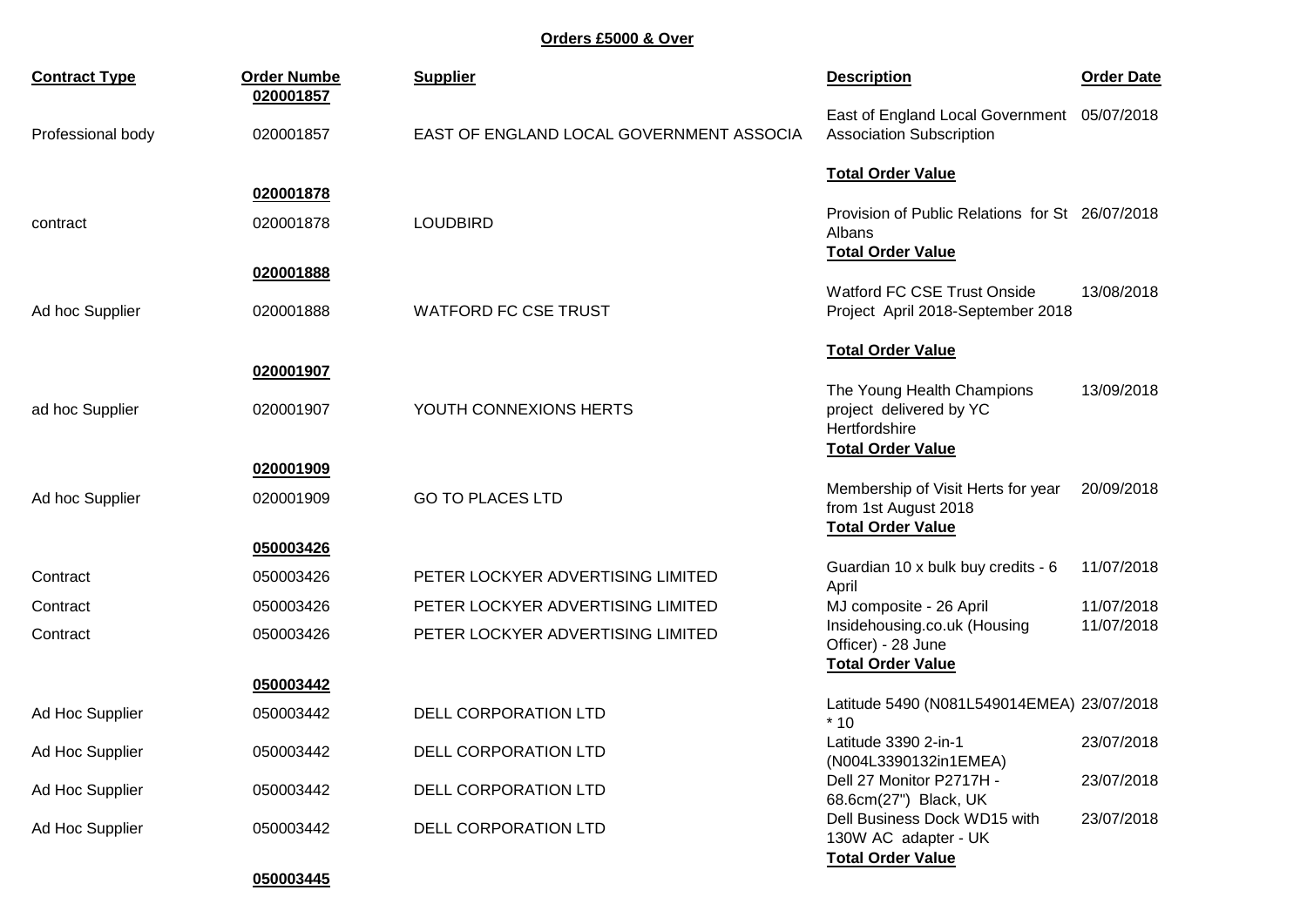| #N/A                | 050003445 | XPRESS SOFTWARE SOLUTIONS            | Xpress Software Annual Fee 2018- 26/07/2018<br>2019 Xpress Register   |
|---------------------|-----------|--------------------------------------|-----------------------------------------------------------------------|
| #N/A                | 050003445 | XPRESS SOFTWARE SOLUTIONS            | Xpress Software Annual Fee 2018- 26/07/2018<br>2019 Xpress Management |
|                     | 050003462 |                                      | <b>Total Order Value</b>                                              |
|                     |           |                                      | Temp to Perm - Agency Introduction 08/08/2018                         |
| Ad hoc Supplier     | 050003462 | <b>MARKS CONSULTING PARTNERS LTD</b> | fee for candidate for August                                          |
|                     |           |                                      | <b>Total Order Value</b>                                              |
|                     | 050003468 |                                      |                                                                       |
| Contract            | 050003468 | <b>SHL GROUP LIMITED</b>             | <b>Talent Central Subscription for</b><br>13/08/2018<br>2018/19       |
|                     |           |                                      | <b>Total Order Value</b>                                              |
|                     | 050003482 |                                      | 2018 Annual Canvass ERS. Initial<br>20/08/2018                        |
| Ad Hoc Supplier     | 050003482 | ELECTORAL REFORM SERVICES LTD        | <b>HEFs Printing of</b>                                               |
|                     |           |                                      | HEFs;Envelopes;Leaflets                                               |
| Ad Hoc Supplier     | 050003482 | ELECTORAL REFORM SERVICES LTD        | 2018 Annual Canvass Initial HEFs<br>20/08/2018                        |
|                     |           |                                      | Postage                                                               |
|                     |           |                                      | <b>Total Order Value</b>                                              |
|                     | 050003510 |                                      | Fee for Booking Bug Platform term<br>13/09/2018                       |
| Contract            | 050003510 | <b>BOOKINGBUG LTD</b>                | from 01/07/18 to 30/06/19.                                            |
|                     |           |                                      | <b>Total Order Value</b>                                              |
|                     | 060001399 |                                      |                                                                       |
| <b>HR Agreement</b> | 060001399 | PENNA PLC                            | Interim from 18/06 to 14/09;<br>05/07/2018                            |
|                     |           |                                      | 3days/month. 12 days<br><b>Total Order Value</b>                      |
|                     | 060001412 |                                      |                                                                       |
|                     |           |                                      | Invoice for subscription period<br>26/07/2018                         |
| Contract            | 060001412 | <b>THOMSON REUTERS</b>               | 1/4/18 to 31/3/19 Westlaw UK                                          |
|                     |           |                                      | Services & Practical Law Services                                     |
|                     |           |                                      | <b>Total Order Value</b>                                              |
|                     | 060001413 |                                      |                                                                       |
| Framework           | 060001413 | ARVAL BNP PARIBAS GROUP              | Kia Sportage 1.7 CRDi ISG3 5dr in 31/07/2018<br>Phantom black         |
| Framework           | 060001413 | ARVAL BNP PARIBAS GROUP              | Kia Sportage 1.7 CRDi ISG3 5dr in 31/07/2018<br>Phantom black         |
| Framework           | 060001413 | ARVAL BNP PARIBAS GROUP              | Kia Sportage 1.7 CRDi ISG3 5dr in 31/07/2018<br>Phantom black         |
|                     |           |                                      | <b>Total Order Value</b>                                              |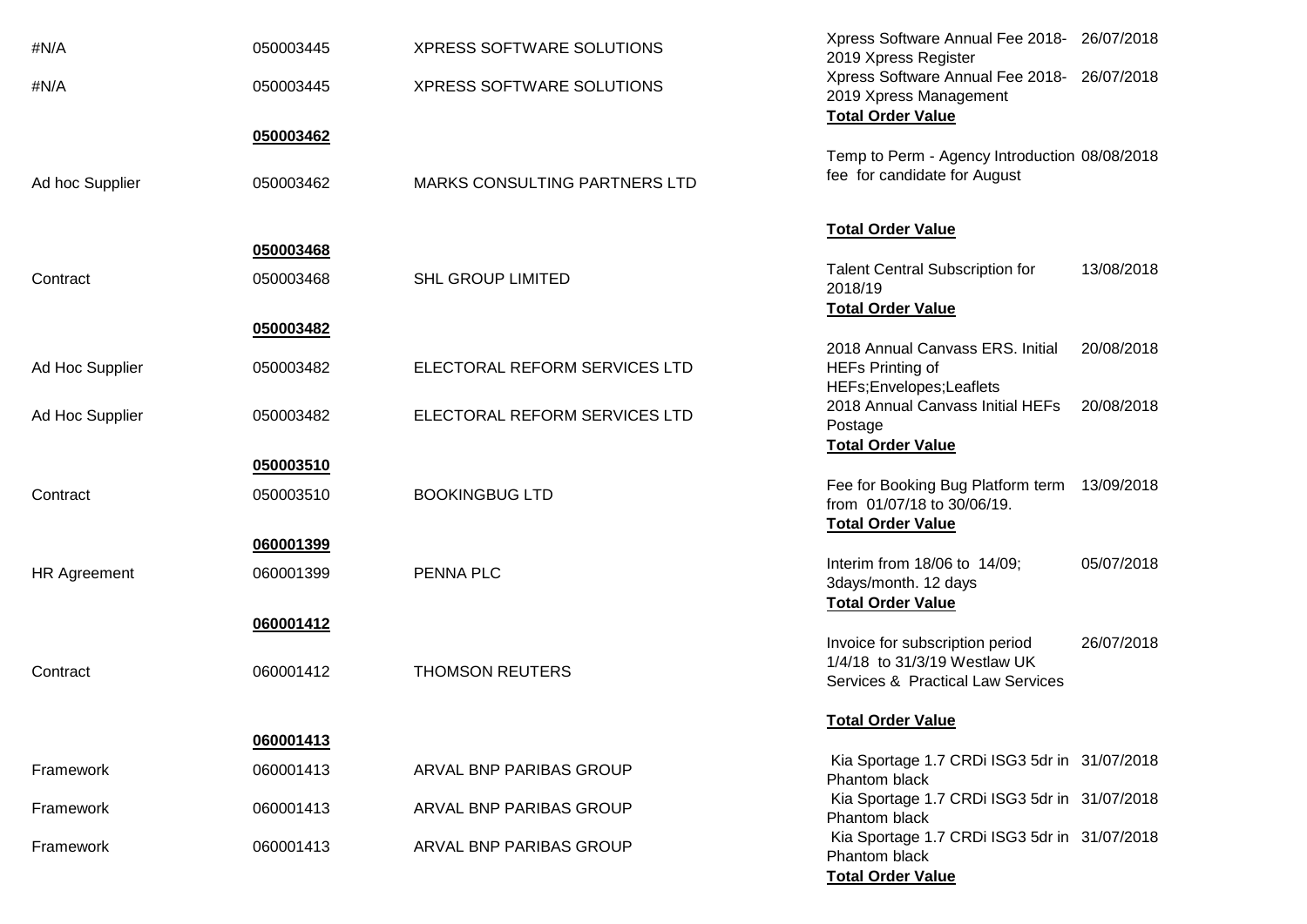|                            | 060001414 |                              |                                                                                                                            |  |
|----------------------------|-----------|------------------------------|----------------------------------------------------------------------------------------------------------------------------|--|
| Framework                  | 060001414 | ALPHABET (UK) LIMITED        | Peugeot 3008 1.5 BlueHDi GT Line 31/07/2018<br>Premium 5dr                                                                 |  |
| <b>Framework</b>           | 060001414 | ALPHABET (UK) LIMITED        | Peugeot 3008 1.5 BlueHDi GT Line 31/07/2018<br>Premium 5dr                                                                 |  |
| <b>Framework</b>           | 060001414 | ALPHABET (UK) LIMITED        | Peugeot 3008 1.5 BlueHDi GT Line 31/07/2018<br>Premium 5dr<br><b>Total Order Value</b>                                     |  |
|                            | 060001428 |                              |                                                                                                                            |  |
| Contract                   | 060001428 | HERTFORDSHIRE COUNTY COUNCIL | 10/08/2018<br>Pension strain costs for<br>redundancy in 2017/18.<br><b>Total Order Value</b>                               |  |
|                            | 060001437 |                              |                                                                                                                            |  |
| Ad Hoc Supplier            | 060001437 | <b>SHARPE PRITCHARD</b>      | Harpenden Leisure & Cultural<br>17/08/2018<br>Development Legal Advice<br><b>Total Order Value</b>                         |  |
|                            | 060001439 |                              |                                                                                                                            |  |
| <b>Specialist Supplier</b> | 060001439 | ANDREW PARKINSON             | White Lion Public House EPA 1990 29/08/2018<br>Noise and Odour Nuisance<br>Appeals 1505 305198<br><b>Total Order Value</b> |  |
|                            | 060001441 |                              |                                                                                                                            |  |
| Framework                  | 060001441 | LEX AUTOLEASE LIMITED        | Vauxhall Crossland X 1.2T<br>30/08/2018<br>ecoTecSE Nav 5dr                                                                |  |
| Framework                  | 060001441 | LEX AUTOLEASE LIMITED        | Vauxhall Crossland X 1.2T<br>30/08/2018<br>ecoTecSE Nav 5dr                                                                |  |
| Framework                  | 060001441 | LEX AUTOLEASE LIMITED        | Vauxhall Crossland X 1.2T<br>30/08/2018<br>ecoTecSE Nav 5dr                                                                |  |
|                            | 060001448 |                              | <b>Total Order Value</b>                                                                                                   |  |
| Framework                  | 060001448 | ARNOLD CLARK FINANCE LTD     | Peugeot 3008 1.5 BlueHDi GT Line 07/09/2018<br>Premium 5dr                                                                 |  |
| Framework                  | 060001448 | ARNOLD CLARK FINANCE LTD     | Peugeot 3008 1.5 BlueHDi GT Line 07/09/2018                                                                                |  |
| Framework                  | 060001448 | ARNOLD CLARK FINANCE LTD     | Peugeot 3008 1.5 BlueHDi GT Line 07/09/2018<br><b>Total Order Value</b>                                                    |  |
|                            | 060001451 |                              |                                                                                                                            |  |
| HR Agreement               | 060001451 | PENNA PLC                    | 12/09/2018<br>Interim from 15/09 to 31/12/18. 2<br>days/months at £800/day<br><b>Total Order Value</b>                     |  |
|                            | 060001454 |                              |                                                                                                                            |  |
| Ad hoc Supplier            | 060001454 | DAC BEACHCROFT LLP           | General employment advice - period 21/09/2018<br>1 August to 29 August 2018                                                |  |
|                            |           |                              | <b>Total Order Value</b>                                                                                                   |  |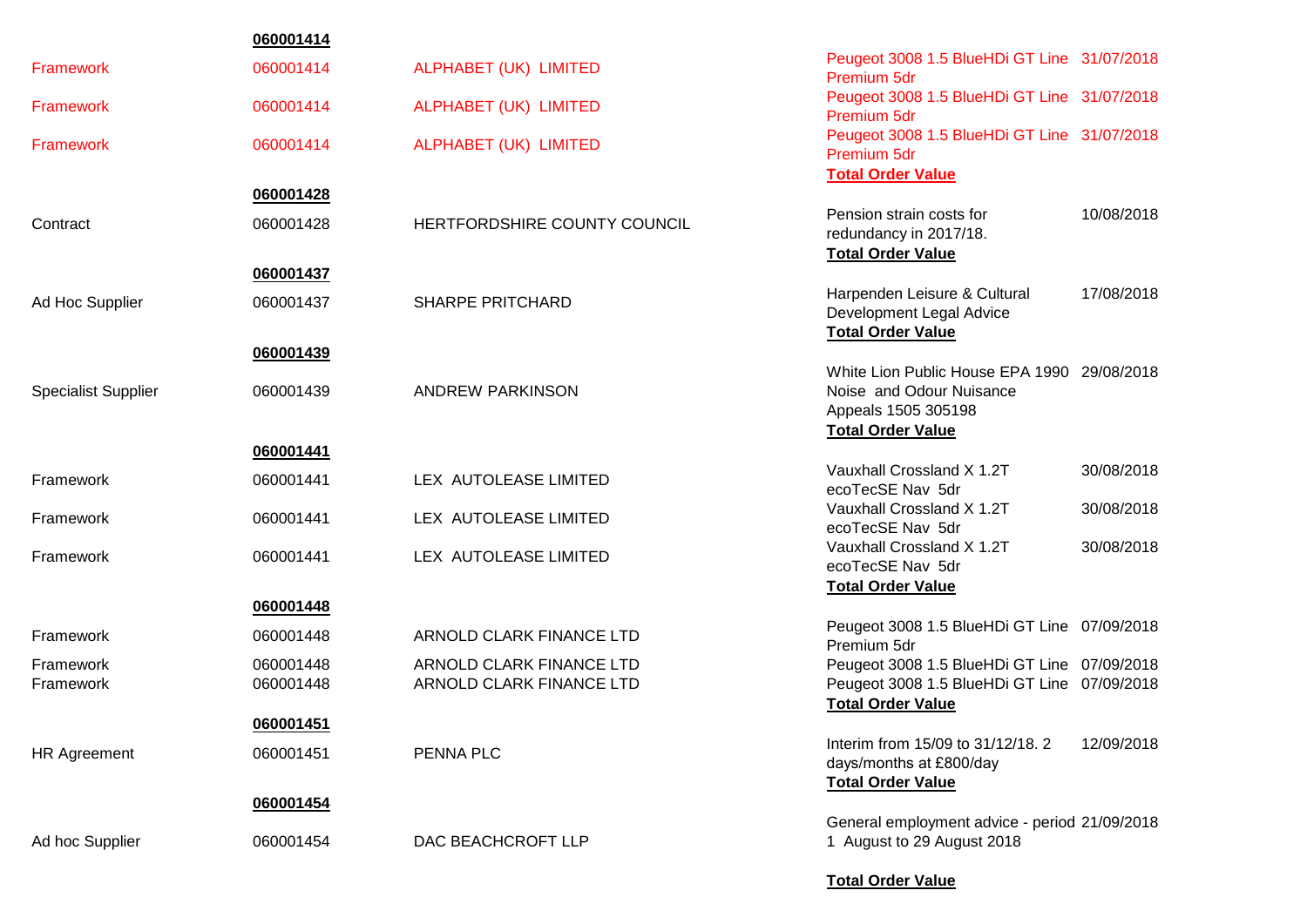|                            | 090004329 |                                         |                                                                                                |            |
|----------------------------|-----------|-----------------------------------------|------------------------------------------------------------------------------------------------|------------|
| Ad Hoc Supplier            | 090004329 | EMBER ELECTRICAL AND BUILDING SOLUTIONS | Disability Facility Grant: 201802490 05/07/2018<br>Adaptation work<br><b>Total Order Value</b> |            |
|                            | 090004332 |                                         | Disability Facility Grant carry out                                                            | 05/07/2018 |
| Ad Hoc Supplier            | 090004332 | FG MILEHAM BUILDING CONTRACTORS LTD     | external works<br><b>Total Order Value</b>                                                     |            |
|                            | 090004333 |                                         |                                                                                                |            |
| <b>Specialist Supplier</b> | 090004333 | ASTOR BANNERMAN (MEDICAL) LTD           | Disability Facility Grant: supply and<br>fit Kiva bath<br><b>Total Order Value</b>             | 05/07/2018 |
|                            | 090004335 |                                         |                                                                                                |            |
| Ad Hoc Supplier            | 090004335 | <b>B J BUILDING SERVICES LTD</b>        | Disability Facility Grant: carry out<br>external works<br><b>Total Order Value</b>             | 05/07/2018 |
|                            | 090004344 |                                         |                                                                                                | 11/07/2018 |
| Ad Hoc Supplier            | 090004344 | <b>B J BUILDING SERVICES LTD</b>        | Disability Facility Grant: carry out<br>adaptation work<br><b>Total Order Value</b>            |            |
|                            | 090004348 |                                         |                                                                                                |            |
| Ad Hoc Supplier            | 090004348 | EMBER ELECTRICAL AND BUILDING SOLUTIONS | Remove existing Wetroom and<br>convert back to bathroom<br><b>Total Order Value</b>            | 11/07/2018 |
|                            | 090004362 |                                         |                                                                                                |            |
| Ad Hoc Supplier            | 090004362 | EMBER ELECTRICAL AND BUILDING SOLUTIONS | Kitchen and bathroom<br>refurbishment<br><b>Total Order Value</b>                              | 11/07/2018 |
|                            | 090004387 |                                         |                                                                                                |            |
| Ad Hoc Supplier            | 090004387 | EMBER ELECTRICAL AND BUILDING SOLUTIONS | To demolish 26 garages to include<br>concrete slab and all foundations                         | 18/07/2018 |
|                            |           |                                         | <b>Total Order Value</b>                                                                       |            |
|                            | 090004393 |                                         | Additional management costs for                                                                | 18/07/2018 |
| Contract                   | 090004393 | <b>PICK EVERARD</b>                     | Batchwood site development<br><b>Total Order Value</b>                                         |            |
|                            | 090004412 |                                         |                                                                                                |            |
| Ad Hoc Supplier            | 090004412 | FG MILEHAM BUILDING CONTRACTORS LTD     | Disability Facility Grant: Carry out<br>adaptation work<br><b>Total Order Value</b>            | 18/07/2018 |
|                            | 090004422 |                                         |                                                                                                |            |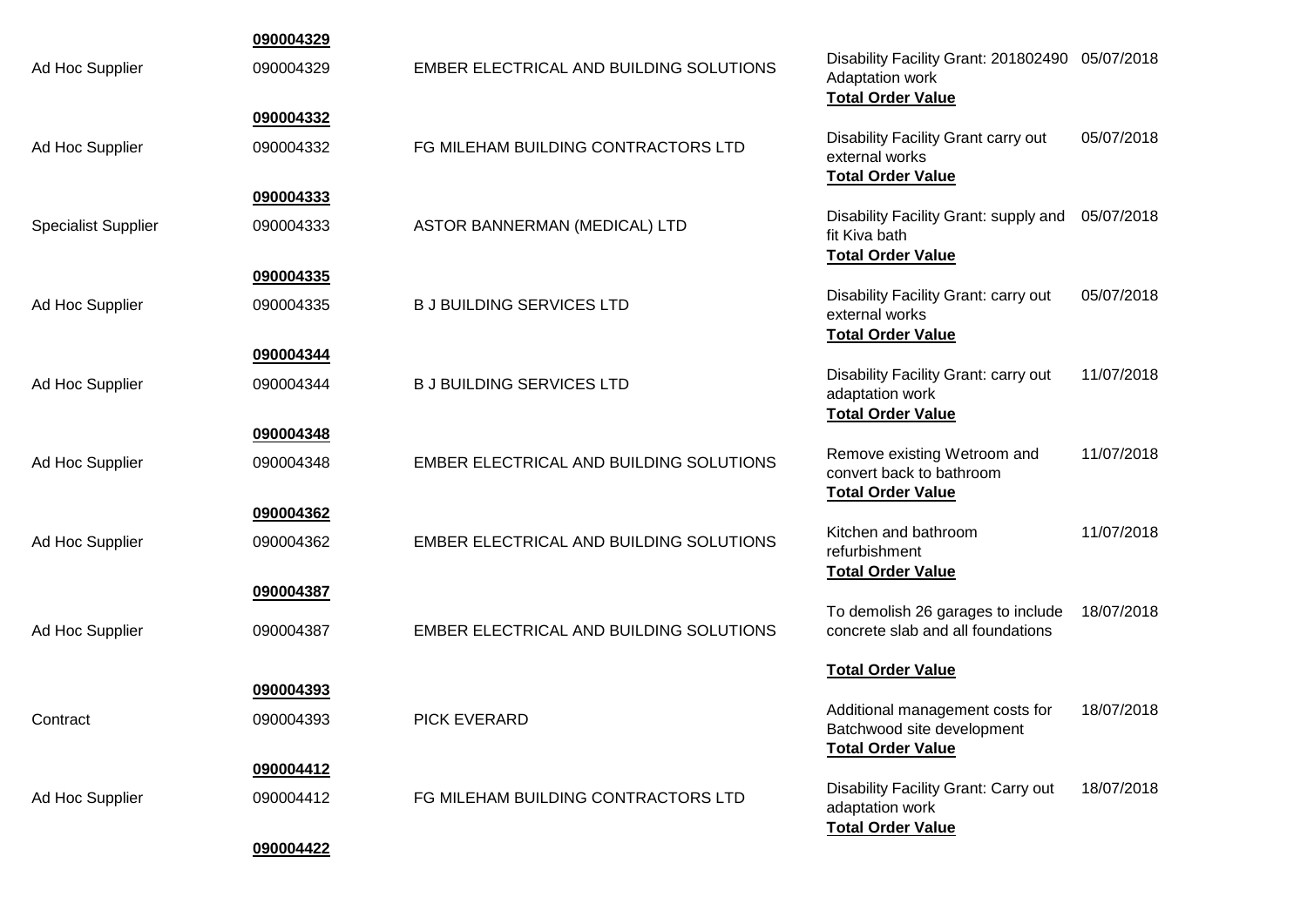| Ad Hoc Supplier | 090004422              | FREEWAY LIFT SERVICES LTD               | Disability Facility Grant: Carry out<br>adaption work<br><b>Total Order Value</b>                                   | 18/07/2018 |
|-----------------|------------------------|-----------------------------------------|---------------------------------------------------------------------------------------------------------------------|------------|
| Ad hoc supplier | 090004423<br>090004423 | SEINE INVESTMENTS LTD                   | Supply of windows<br><b>Total Order Value</b>                                                                       | 18/07/2018 |
| Ad Hoc Supplier | 090004425<br>090004425 | C K BUILDERS & PROPERTY LTD             | Works. Works started in February<br>2018                                                                            | 18/07/2018 |
|                 | 090004426              |                                         | <b>Total Order Value</b>                                                                                            |            |
| Ad Hoc Supplier | 090004426              | C K BUILDERS & PROPERTY LTD             | Works. Works started in February<br>2018<br><b>Total Order Value</b>                                                | 18/07/2018 |
|                 | 090004427              |                                         |                                                                                                                     |            |
| Ad Hoc Supplier | 090004427              | C K BUILDERS & PROPERTY LTD             | Works. Works started in February<br>2018                                                                            | 18/07/2018 |
|                 | 090004451              |                                         | <b>Total Order Value</b>                                                                                            |            |
| Ad Hoc Supplier | 090004451              | ABBOTTS CONSTRUCTION LIMITED            | To carry out Remedial/Structural<br>works as per Engineer Report<br><b>Total Order Value</b>                        | 23/07/2018 |
|                 | 090004469              |                                         |                                                                                                                     |            |
| Ad Hoc Supplier | 090004469              | EMBER ELECTRICAL AND BUILDING SOLUTIONS | To refurbish bathroom<br><b>Total Order Value</b>                                                                   | 24/07/2018 |
| Ad Hoc Supplier | 090004470<br>090004470 | EMBER ELECTRICAL AND BUILDING SOLUTIONS | To refurbish bathroom<br><b>Total Order Value</b>                                                                   | 24/07/2018 |
|                 | 090004475              |                                         | Disability Facility Grant: Adaptation 24/07/2018                                                                    |            |
| Ad Hoc Supplier | 090004475              | HD PROPERTY SERVICES                    | work<br><b>Total Order Value</b>                                                                                    |            |
|                 | 090004491              |                                         |                                                                                                                     |            |
| Contract        | 090004491              | <b>BELL GROUP UK</b>                    | Framework Agreement with Bell<br>Group for External and Internal<br>redecoration works.<br><b>Total Order Value</b> | 27/07/2018 |
|                 | 090004504              |                                         |                                                                                                                     |            |
| Ad Hoc Supplier | 090004504              | FREEWAY LIFT SERVICES LTD               | Disability Facility Grant: supply and 31/07/2018<br>fit stairlift<br><b>Total Order Value</b>                       |            |
|                 | 090004505              |                                         |                                                                                                                     |            |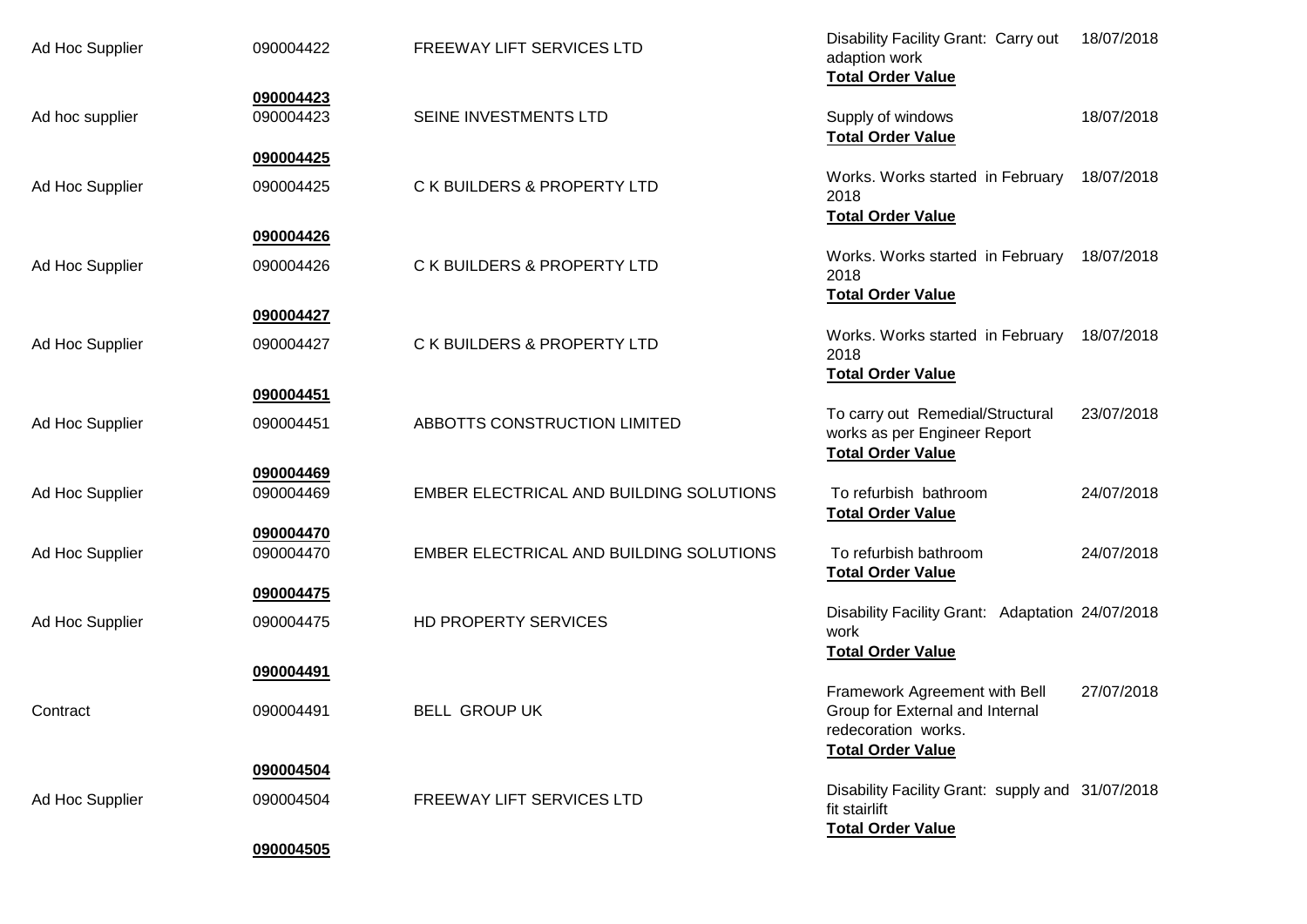| <b>Grant Agreement</b> | 090004505              | <b>HIGHTOWN HOUSING ASSOCIATION LTD</b>  | Open Door Grant Funding to be<br>invoices quarterly<br><b>Total Order Value</b>               | 31/07/2018 |
|------------------------|------------------------|------------------------------------------|-----------------------------------------------------------------------------------------------|------------|
| Professional body      | 090004509<br>090004509 | EAST OF ENGLAND LOCAL GOVERNMENT ASSOCIA | <b>Consultancy in Housing</b><br><b>Total Order Value</b>                                     | 31/07/2018 |
| Ad Hoc Supplier        | 090004532<br>090004532 | EMBER ELECTRICAL AND BUILDING SOLUTIONS  | To carry out kitchen & bathroom<br>refurbishment.<br><b>Total Order Value</b>                 | 06/08/2018 |
|                        | 090004630              |                                          |                                                                                               |            |
| Ad Hoc Supplier        | 090004630              | <b>B J BUILDING SERVICES LTD</b>         | Disability Facility Grant. Carry out<br>adaptation works<br><b>Total Order Value</b>          | 21/08/2018 |
|                        | 090004631              |                                          |                                                                                               |            |
| Ad Hoc Supplier        | 090004631              | FG MILEHAM BUILDING CONTRACTORS LTD      | Disability Facility Grant: carry out<br>ground works and bathroom<br><b>Total Order Value</b> | 21/08/2018 |
|                        | 090004649              |                                          |                                                                                               |            |
| Ad Hoc Supplier        | 090004649              | HD PROPERTY SERVICES                     | Disability Facility Grant: Carry out<br>adaptation work<br><b>Total Order Value</b>           | 24/08/2018 |
|                        | 090004650              |                                          |                                                                                               |            |
| Ad Hoc Supplier        | 090004650              | FG MILEHAM BUILDING CONTRACTORS LTD      | Disability Facility Grant: carry out<br>adaptation works<br><b>Total Order Value</b>          | 24/08/2018 |
|                        | 090004653              |                                          |                                                                                               |            |
| Ad Hoc Supplier        | 090004653              | <b>B J BUILDING SERVICES LTD</b>         | Disability Facility Grant: carry out<br>adaptation work<br><b>Total Order Value</b>           | 24/08/2018 |
|                        | 090004655              |                                          |                                                                                               |            |
| Ad Hoc Supplier        | 090004655              | HD PROPERTY SERVICES                     | Disability Facility Grant carry out<br>adaptations<br><b>Total Order Value</b>                | 24/08/2018 |
|                        | 090004656              |                                          |                                                                                               |            |
| Ad Hoc Supplier        | 090004656              | FG MILEHAM BUILDING CONTRACTORS LTD      | Disability Facility Grant: carry out<br>adaptations<br><b>Total Order Value</b>               | 24/08/2018 |
|                        | 090004657              |                                          |                                                                                               |            |
| Ad Hoc Supplier        | 090004657              | EMBER ELECTRICAL AND BUILDING SOLUTIONS  | Kitchen refurbishment<br><b>Total Order Value</b>                                             | 24/08/2018 |
|                        | 090004658              |                                          |                                                                                               |            |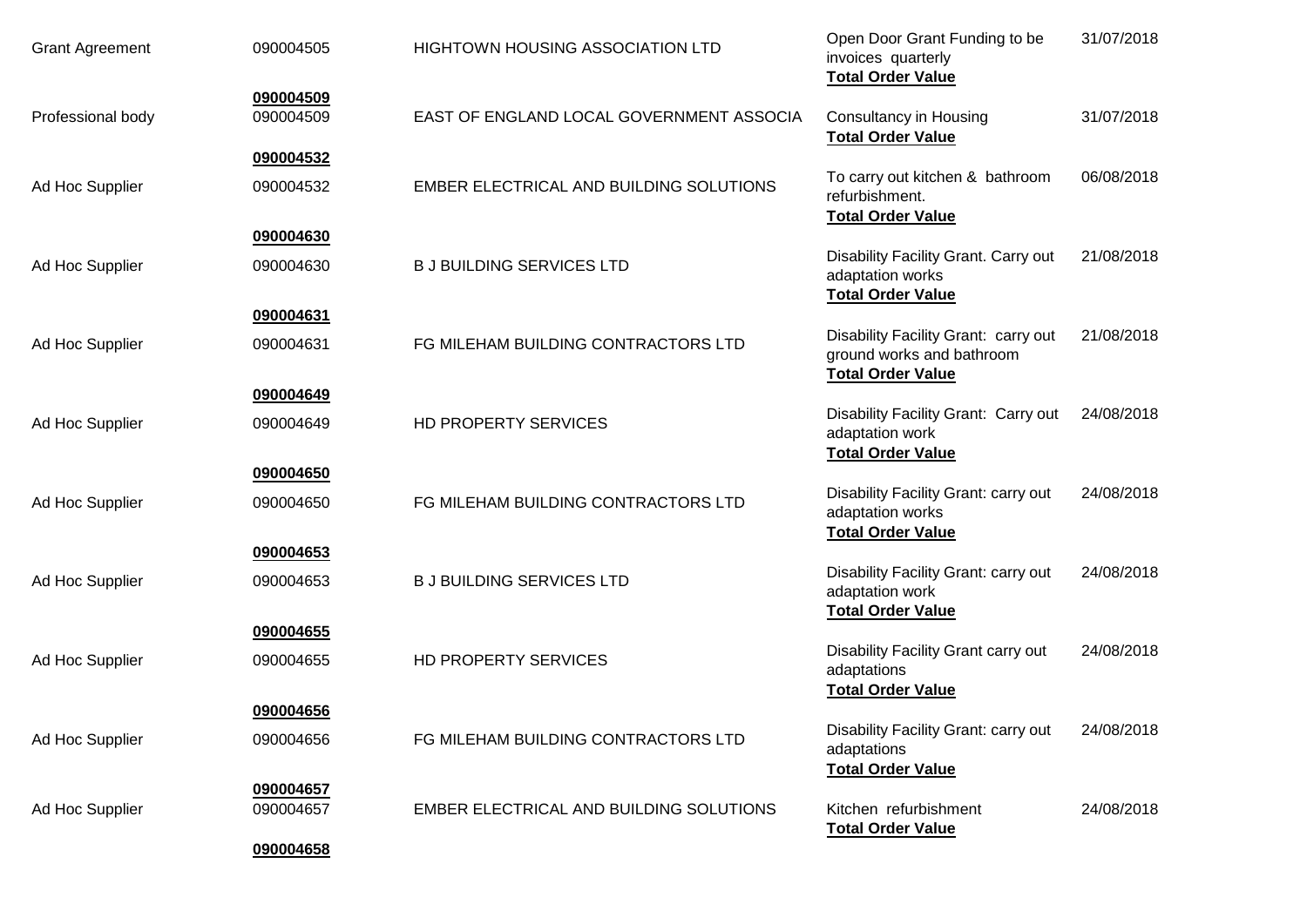| <b>Specialist Supplier</b> | 090004658              | BLACK & WHITE KEY SECURITY LTD          | Provision of security/fire warden<br>services at Cyril Dumpleton House.                                    | 24/08/2018 |
|----------------------------|------------------------|-----------------------------------------|------------------------------------------------------------------------------------------------------------|------------|
|                            | 090004661              |                                         | <b>Total Order Value</b>                                                                                   |            |
| Ad hoc Supplier            | 090004661              | MARK BROWN BUILDING CONTRACTOR          | Void property - For the<br>replacement of kitchen and<br>bathroom<br><b>Total Order Value</b>              | 24/08/2018 |
|                            | 090004662              |                                         |                                                                                                            |            |
| Ad hoc Supplier            | 090004662              | MARK BROWN BUILDING CONTRACTOR          | Void property - Replace kitchen and 24/08/2018<br>rectify wall following flood<br><b>Total Order Value</b> |            |
|                            | 090004663              |                                         | Void property - to replace kitchen                                                                         | 24/08/2018 |
| Ad hoc Supplier            | 090004663              | MARK BROWN BUILDING CONTRACTOR          | and bathroom<br><b>Total Order Value</b>                                                                   |            |
| Ad hoc Supplier            | 090004664<br>090004664 | MARK BROWN BUILDING CONTRACTOR          | Kitchen & Bathroom replacement                                                                             | 24/08/2018 |
|                            |                        |                                         | <b>Total Order Value</b>                                                                                   |            |
|                            | 090004665              |                                         | Kitchen replacement to be carried                                                                          | 24/08/2018 |
| Ad hoc Supplier            | 090004665              | MARK BROWN BUILDING CONTRACTOR          | out<br><b>Total Order Value</b>                                                                            |            |
|                            | 090004666              |                                         |                                                                                                            |            |
| Ad hoc Supplier            | 090004666              | MARK BROWN BUILDING CONTRACTOR          | Kitchen & bathroom replacement<br><b>Total Order Value</b>                                                 | 24/08/2018 |
|                            | 090004695              |                                         |                                                                                                            |            |
| Ad Hoc Supplier            | 090004695              | EMBER ELECTRICAL AND BUILDING SOLUTIONS | Fencing $=$ to erect fencing as<br>discussed on site.<br><b>Total Order Value</b>                          | 30/08/2018 |
|                            | 090004696              |                                         |                                                                                                            |            |
| Ad Hoc Supplier            | 090004696              | EMBER ELECTRICAL AND BUILDING SOLUTIONS | To remove existing garage doors<br>and replace with new up& over<br>doors                                  | 30/08/2018 |
|                            | 090004698              |                                         | <b>Total Order Value</b>                                                                                   |            |
| Ad Hoc Supplier            | 090004698              | EMBER ELECTRICAL AND BUILDING SOLUTIONS | Disability Facility Grant: Carry out<br>adaptations                                                        | 30/08/2018 |
|                            | 090004702              |                                         | <b>Total Order Value</b>                                                                                   |            |
|                            |                        |                                         | Demolition of garage site to include 31/08/2018                                                            |            |
| Ad Hoc Supplier            | 090004702              | EMBER ELECTRICAL AND BUILDING SOLUTIONS | roof structure and removal of<br>concrete                                                                  |            |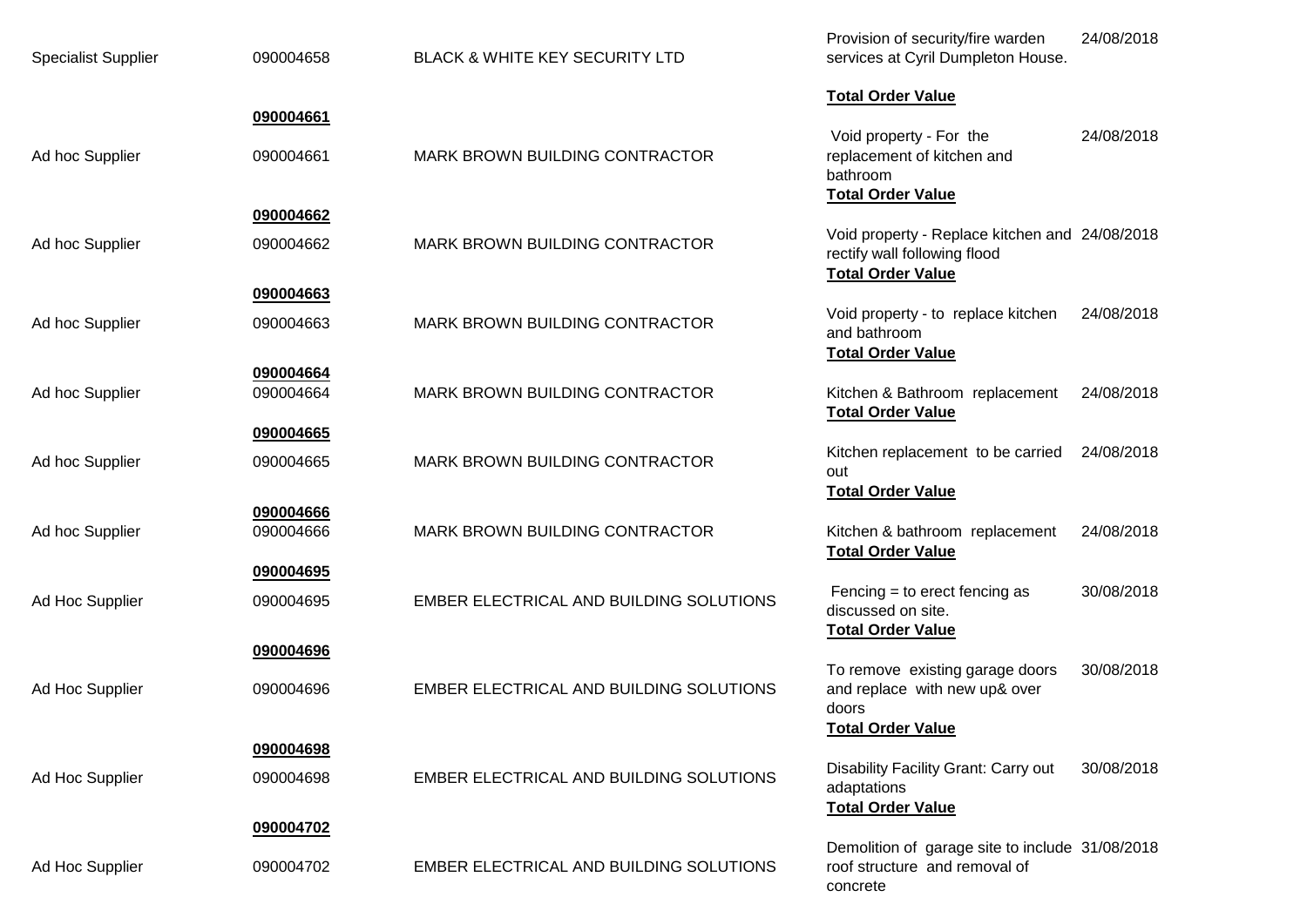|                   |                        |                                         | <b>Total Order Value</b>                                                                                          |            |
|-------------------|------------------------|-----------------------------------------|-------------------------------------------------------------------------------------------------------------------|------------|
| Ad Hoc Supplier   | 090004704<br>090004704 | <b>B J BUILDING SERVICES LTD</b>        | Disability Facility Grant: Carry out<br>adaptation works<br><b>Total Order Value</b>                              | 31/08/2018 |
| Ad hoc Supplier   | 090004715<br>090004715 | MARK BROWN BUILDING CONTRACTOR          | Replacement kitchen<br><b>Total Order Value</b>                                                                   | 04/09/2018 |
|                   | 090004719              |                                         |                                                                                                                   |            |
| Contract/Utilites | 090004719              | AFFINITY WATER LTD                      | Supply and Installation of MDPE<br>pipe and connect to new AFF<br><b>WATER</b> mains.<br><b>Total Order Value</b> | 04/09/2018 |
|                   | 090004720              |                                         |                                                                                                                   |            |
| Ad Hoc Supplier   | 090004720              | EMBER ELECTRICAL AND BUILDING SOLUTIONS | To refurbishment the existing roof 04/09/2018<br>structures and all associated works                              |            |
|                   |                        |                                         | <b>Total Order Value</b>                                                                                          |            |
|                   | 090004731              |                                         |                                                                                                                   |            |
| Ad Hoc Supplier   | 090004731              | FG MILEHAM BUILDING CONTRACTORS LTD     | Disability Facility Grant: carry out<br>adaptation<br><b>Total Order Value</b>                                    | 06/09/2018 |
|                   | 090004734              |                                         |                                                                                                                   |            |
| Ad Hoc Supplier   | 090004734              | FG MILEHAM BUILDING CONTRACTORS LTD     | Disability Facility Grant Adaptation<br>works                                                                     | 06/09/2018 |
|                   | 090004740              |                                         | <b>Total Order Value</b>                                                                                          |            |
| Ad hoc Supplier   | 090004740              | <b>FOWLER MARTIN LTD</b>                | Consultancy works to support<br>planning application for Mereden<br>Court<br><b>Total Order Value</b>             | 07/09/2018 |
|                   | 090004755              |                                         |                                                                                                                   |            |
| Contract          | 090004755              | <b>AMBREEN KHAN</b>                     | Rental payment<br><b>Total Order Value</b>                                                                        | 10/09/2018 |
|                   | 090004796              |                                         | Disability Facility Grant: Carry out                                                                              | 14/09/2018 |
| Ad Hoc Supplier   | 090004796              | HD PROPERTY SERVICES                    | adaptations<br><b>Total Order Value</b>                                                                           |            |
|                   | 090004810              |                                         |                                                                                                                   |            |
| Ad hoc Supplier   | 090004810              | <b>OXBURY CHARTERD SURVEYORS</b>        | <b>MEREDEN COURTAppt of Cost</b><br>Consultants<br><b>Total Order Value</b>                                       | 18/09/2018 |
|                   | 090004828              |                                         |                                                                                                                   |            |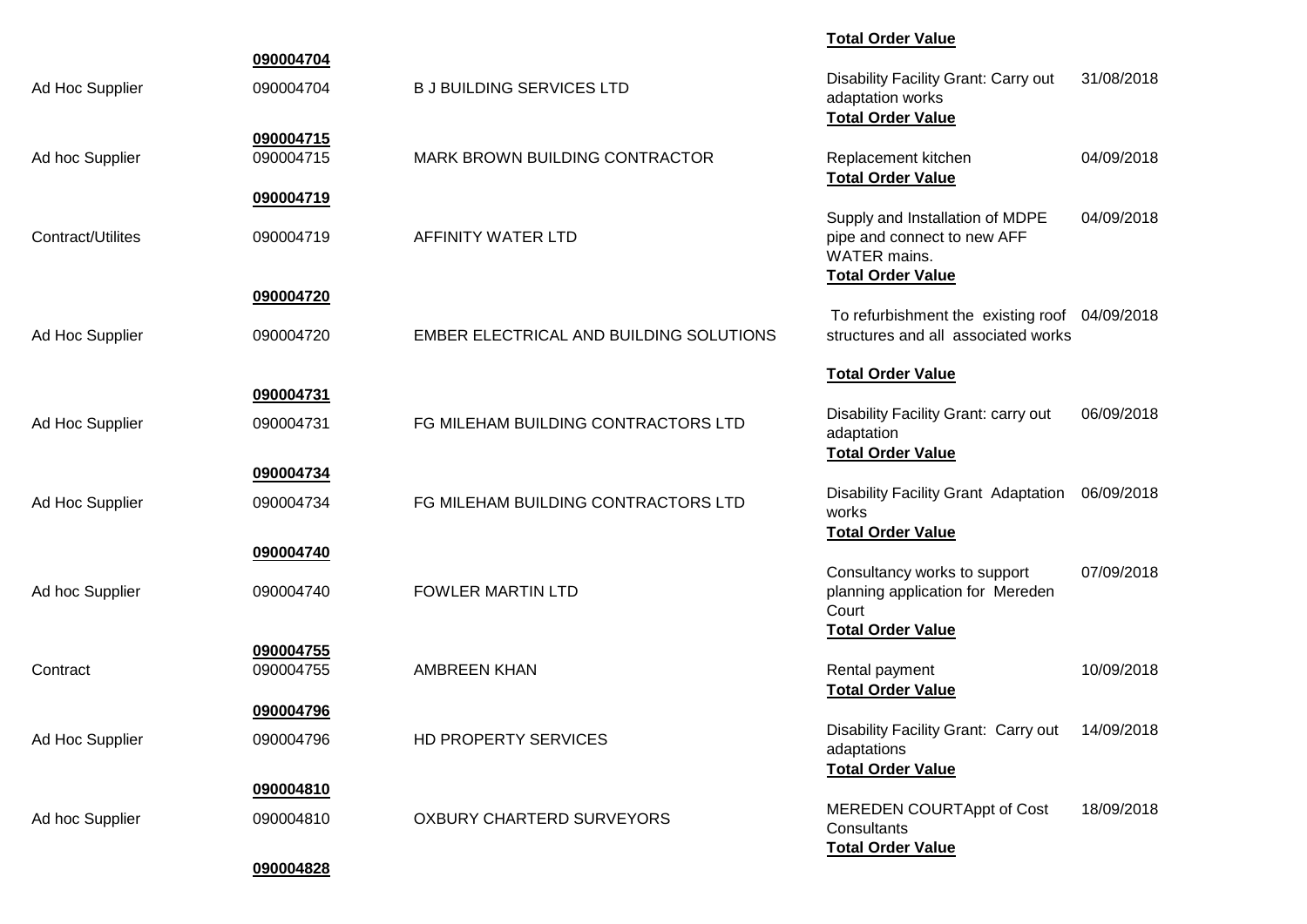| Ad Hoc Supplier | 090004828 | FG MILEHAM BUILDING CONTRACTORS LTD | Disability Facility Grant: Carry out<br>adaptations works<br><b>Total Order Value</b>                        | 19/09/2018 |
|-----------------|-----------|-------------------------------------|--------------------------------------------------------------------------------------------------------------|------------|
|                 | 090004840 |                                     |                                                                                                              |            |
| Contract        | 090004840 | POINT BUILDERS                      | Structural Urgent Repair works to<br>Main Fire Escape staircase to<br>properties<br><b>Total Order Value</b> | 20/09/2018 |
|                 | 090004848 |                                     |                                                                                                              |            |
| Ad Hoc Supplier | 090004848 | HD PROPERTY SERVICES                | Disability Facility Grant: Carry out<br>adaptations<br><b>Total Order Value</b>                              | 21/09/2018 |
|                 | 090004850 |                                     |                                                                                                              |            |
| Ad Hoc Supplier | 090004850 | FG MILEHAM BUILDING CONTRACTORS LTD | Disability Facility Grant: Carry out<br>adaptations<br><b>Total Order Value</b>                              | 21/09/2018 |
|                 | 090004851 |                                     |                                                                                                              |            |
| Ad Hoc Supplier | 090004851 | HD PROPERTY SERVICES                | Disability Facility Grant: Carry out<br>adaptations<br><b>Total Order Value</b>                              | 21/09/2018 |
|                 | 090004856 |                                     |                                                                                                              |            |
| Ad Hoc Supplier | 090004856 | HD PROPERTY SERVICES                | Disability Facility Grant: Carry out<br>bathroom adaptations<br><b>Total Order Value</b>                     | 25/09/2018 |
|                 | 090004857 |                                     |                                                                                                              |            |
| Ad Hoc Supplier | 090004857 | HD PROPERTY SERVICES                | Disability Facility Grant: Carry out<br>adaptations<br><b>Total Order Value</b>                              | 26/09/2018 |
|                 | 090004859 |                                     |                                                                                                              |            |
| Ad Hoc Supplier | 090004859 | FG MILEHAM BUILDING CONTRACTORS LTD | Disability Facility Grant: Carry out<br>adaptations<br><b>Total Order Value</b>                              | 26/09/2018 |
|                 | 090004860 |                                     |                                                                                                              |            |
| Ad Hoc Supplier | 090004860 | FG MILEHAM BUILDING CONTRACTORS LTD | Disability Facility Grant: Carry out<br>adaptations<br><b>Total Order Value</b>                              | 26/09/2018 |
|                 | 090004861 |                                     |                                                                                                              |            |
| Ad Hoc Supplier | 090004861 | FG MILEHAM BUILDING CONTRACTORS LTD | Disability Facility Grant: carry out<br>adaptations<br><b>Total Order Value</b>                              | 26/09/2018 |
|                 | 090004878 |                                     |                                                                                                              |            |
| Ad Hoc Supplier | 090004878 | FG MILEHAM BUILDING CONTRACTORS LTD | Disability Facility Grant: Carry out<br>bathroom adaptation<br><b>Total Order Value</b>                      | 28/09/2018 |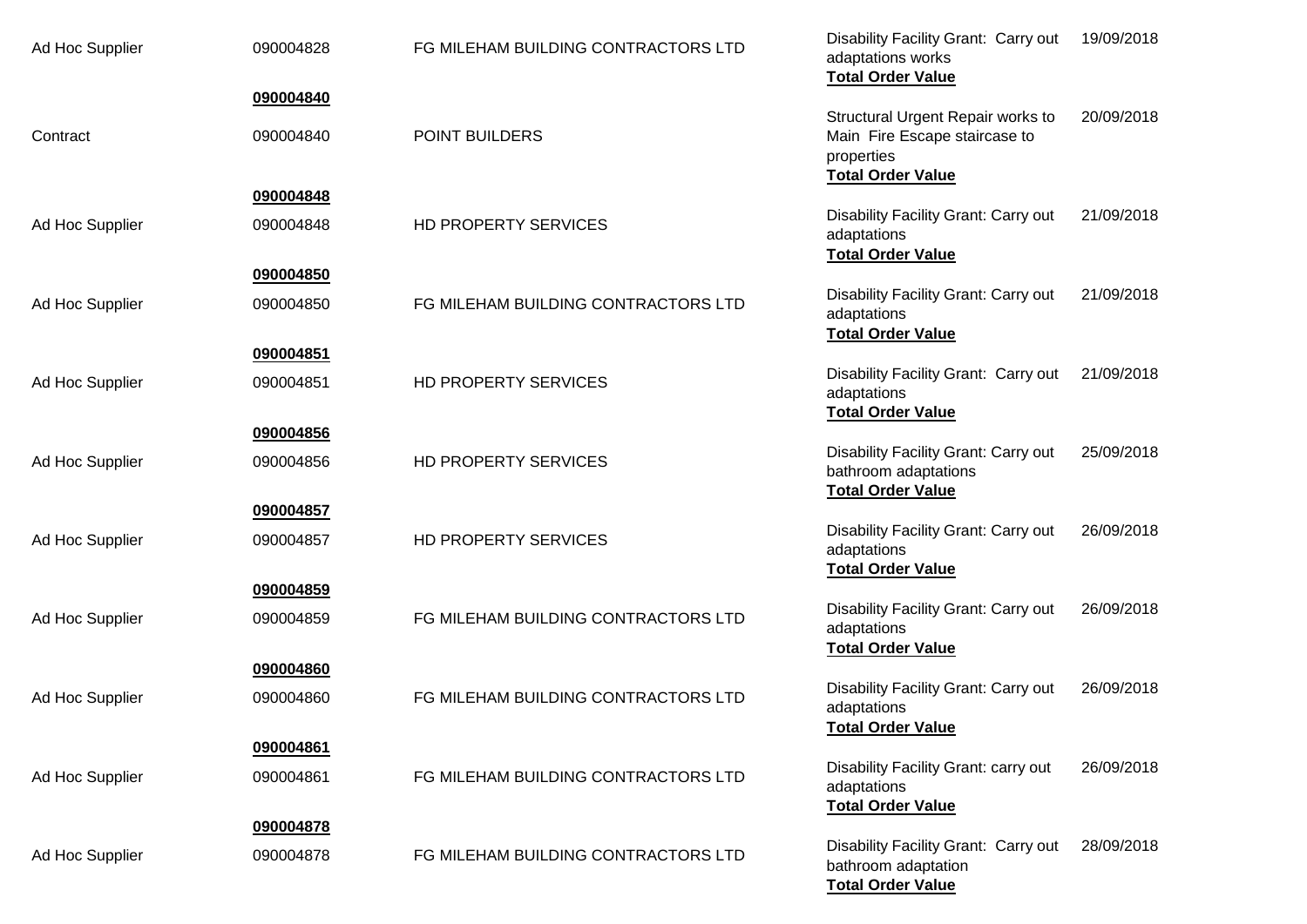|                 | 100014599 |                                              |                                                                                                         |            |
|-----------------|-----------|----------------------------------------------|---------------------------------------------------------------------------------------------------------|------------|
| Framework       | 100014599 | <b>ONE51 ES PLASTICSLTD T/A MGB PLASTICS</b> | Purchase order for 600 x 240 ltr<br>green wheel bins<br><b>Total Order Value</b>                        | 05/07/2018 |
|                 | 100014608 |                                              |                                                                                                         |            |
| Ad hoc Supplier | 100014608 | <b>CROMWELL POLYTHENE LTD</b>                | 500 x PP4545G garden waste bags 11/07/2018                                                              |            |
| Ad hoc Supplier | 100014608 | <b>CROMWELL POLYTHENE LTD</b>                | 5000 X blue weighted garden waste 11/07/2018<br>bags                                                    |            |
| Ad hoc Supplier | 100014608 | <b>CROMWELL POLYTHENE LTD</b>                | One off payment for print charge<br><b>Total Order Value</b>                                            | 11/07/2018 |
|                 | 100014656 |                                              |                                                                                                         |            |
| Agreement       | 100014656 | THE BRITISH MUSEUM COMPANY LTD               | SAMG shop stock                                                                                         | 08/08/2018 |
| Agreement       | 100014656 | THE BRITISH MUSEUM COMPANY LTD               | Delivery charge<br><b>Total Order Value</b>                                                             | 08/08/2018 |
|                 | 100014713 |                                              |                                                                                                         |            |
| Contract        | 100014713 | HERTFORDSHIRE COUNTY COUNCIL                 | SADC TopUP contribution to HWH<br>Project                                                               | 07/09/2018 |
|                 |           |                                              | <b>Total Order Value</b>                                                                                |            |
|                 | 100014737 |                                              |                                                                                                         |            |
| Ad hoc Supplier | 100014737 | <b>HOUNOR LANDSCAPE</b>                      | To install new path at Victoria<br>Playing Field as per specification<br>and quotation and in agreement | 20/09/2018 |
|                 |           |                                              | <b>Total Order Value</b>                                                                                |            |
|                 | 110005002 |                                              |                                                                                                         |            |
| Council         | 110005002 | DACORUM BOROUGH COUNCIL                      | Joint study                                                                                             | 04/07/2018 |
|                 |           |                                              | <b>Total Order Value</b>                                                                                |            |
|                 | 110005003 |                                              |                                                                                                         |            |
| Ad hoc Supplier | 110005003 | <b>INTELLIGENT PLANS &amp; EXAMINATIONS</b>  | Harpenden Neighbourhood Plan                                                                            | 04/07/2018 |
|                 |           |                                              | Examiner<br><b>Total Order Value</b>                                                                    |            |
|                 | 110005013 |                                              |                                                                                                         |            |
|                 |           |                                              | Call-Off Contract - processing of                                                                       | 23/07/2018 |
| Ad hoc Supplier | 110005013 | <b>TerraQuest Solutions Limited</b>          | planning applications                                                                                   |            |
|                 |           |                                              | <b>Total Order Value</b>                                                                                |            |
|                 | 110005014 |                                              |                                                                                                         |            |
| Ad hoc Supplier | 110005014 | <b>AUSTIN TRUEMAN ASSOCIATES</b>             | Expert witness structural<br>engineering advice                                                         | 26/07/2018 |
|                 |           |                                              | <b>Total Order Value</b>                                                                                |            |
|                 | 110005016 |                                              |                                                                                                         |            |
|                 |           |                                              | Quote for SA work which includes: • 30/07/2018<br>SA report: publication stage. • SA                    |            |
| Contract        | 110005016 | <b>TRL LTD</b>                               | working Note for Council                                                                                |            |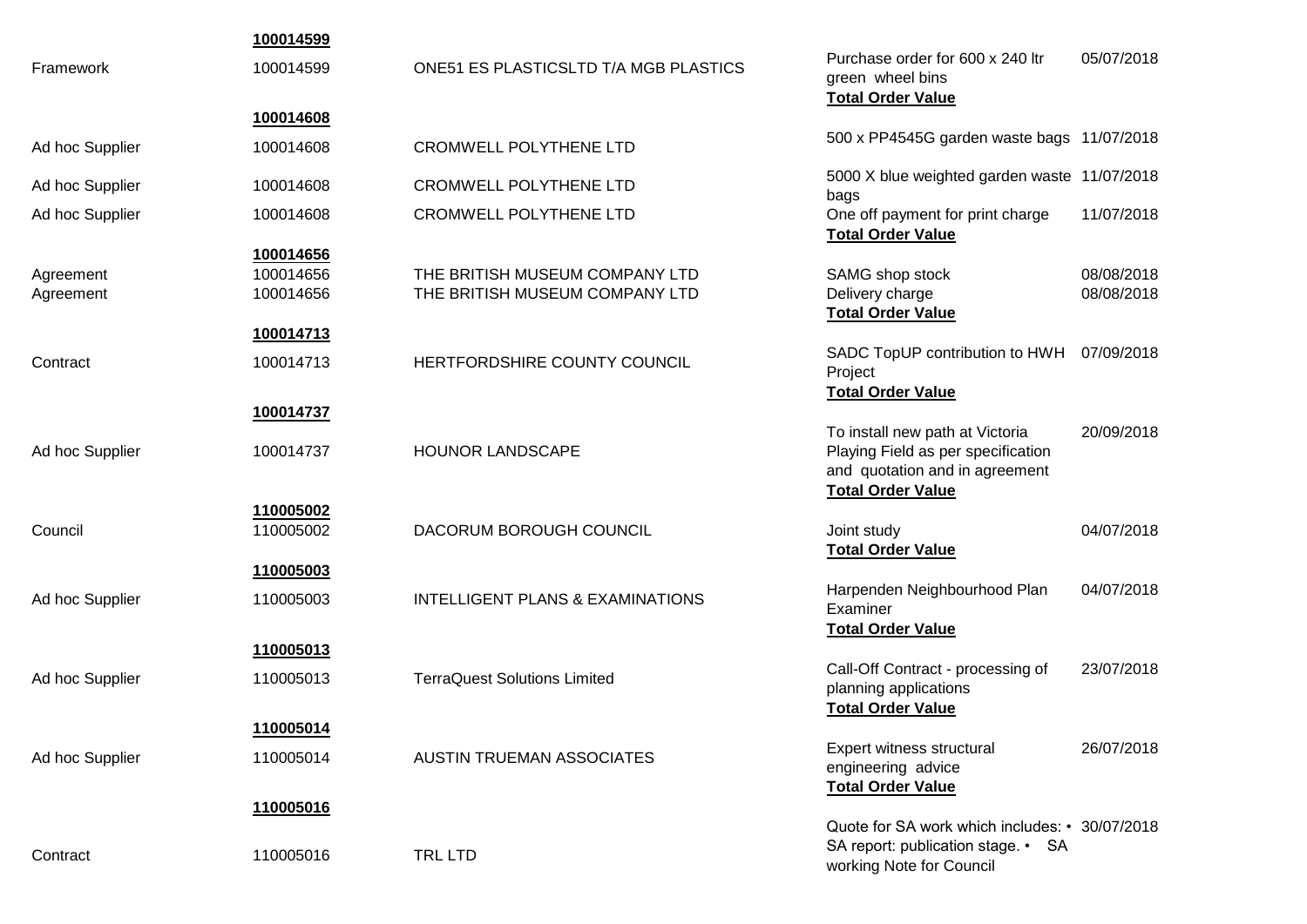| Council         | 110005034<br>110005034 | DACORUM BOROUGH COUNCIL       | 20/08/2018<br>South West Herts joint study<br><b>Total Order Value</b>                                               |  |
|-----------------|------------------------|-------------------------------|----------------------------------------------------------------------------------------------------------------------|--|
|                 | 110005035              |                               |                                                                                                                      |  |
| Ad hoc Supplier | 110005035              | FIRCROFT TREE SURGERY LIMITED | 21/08/2018<br>Carry out tree works, non-CNC<br>parks.                                                                |  |
| Ad hoc Supplier | 110005035              | FIRCROFT TREE SURGERY LIMITED | Carry out tree works CNC parks.<br>21/08/2018<br><b>Total Order Value</b>                                            |  |
|                 | 110005038              |                               |                                                                                                                      |  |
| Ad hoc Supplier | 110005038              | MBS GROUNDS MAINTENANCE LTD   | Carry out tree work Council Housing 23/08/2018<br>trees.                                                             |  |
| Ad hoc Supplier | 110005038              | MBS GROUNDS MAINTENANCE LTD   | Carry out tree work Council mobile<br>23/08/2018<br>home site trees.<br><b>Total Order Value</b>                     |  |
|                 | 110005049              |                               |                                                                                                                      |  |
| Ad hoc Supplier | 110005049              | FIRCROFT TREE SURGERY LIMITED | Carry out urgent tree works CNC<br>07/09/2018<br>Parks.                                                              |  |
| Ad hoc Supplier | 110005049              | FIRCROFT TREE SURGERY LIMITED | Carry out urgent tree works Non-<br>07/09/2018<br>CNC Parks.                                                         |  |
| Ad hoc Supplier | 110005049              | FIRCROFT TREE SURGERY LIMITED | Carry out urgent tree works Council 07/09/2018<br>Housing.                                                           |  |
| Ad hoc Supplier | 110005049              | FIRCROFT TREE SURGERY LIMITED | Carry out urgent tree works Mobile 07/09/2018<br>Home sites.                                                         |  |
|                 |                        |                               | <b>Total Order Value</b>                                                                                             |  |
|                 | 110005053              |                               |                                                                                                                      |  |
| Ad hoc Supplier | 110005053              | MBS GROUNDS MAINTENANCE LTD   | Carry out tree works in Meadow<br>12/09/2018<br>Close mobile home site                                               |  |
| Ad hoc Supplier | 110005053              | MBS GROUNDS MAINTENANCE LTD   | Carry out tree works in Telford Road 12/09/2018<br>sites.                                                            |  |
| Ad hoc Supplier | 110005053              | MBS GROUNDS MAINTENANCE LTD   | 12/09/2018<br>Carry out tree works in Council<br>Housing sites.                                                      |  |
|                 | 110005060              |                               | <b>Total Order Value</b>                                                                                             |  |
|                 |                        |                               | Carry out tree/hedge works at<br>21/09/2018                                                                          |  |
| Ad Hoc Supplier | 110005060              | ARBORCARE                     | Meadow Close mobile home site<br>Bricket Wood.                                                                       |  |
|                 |                        |                               | <b>Total Order Value</b>                                                                                             |  |
|                 | 110005063              |                               |                                                                                                                      |  |
| Contract        | 110005063              | <b>BNP PARIBAS</b>            | Scope of work includes: • Amend 27/09/2018<br>update and finalise 4 existing sites •<br>6 additional strategic sites |  |
|                 |                        |                               | <b>Total Order Value</b>                                                                                             |  |

**Total Order Value**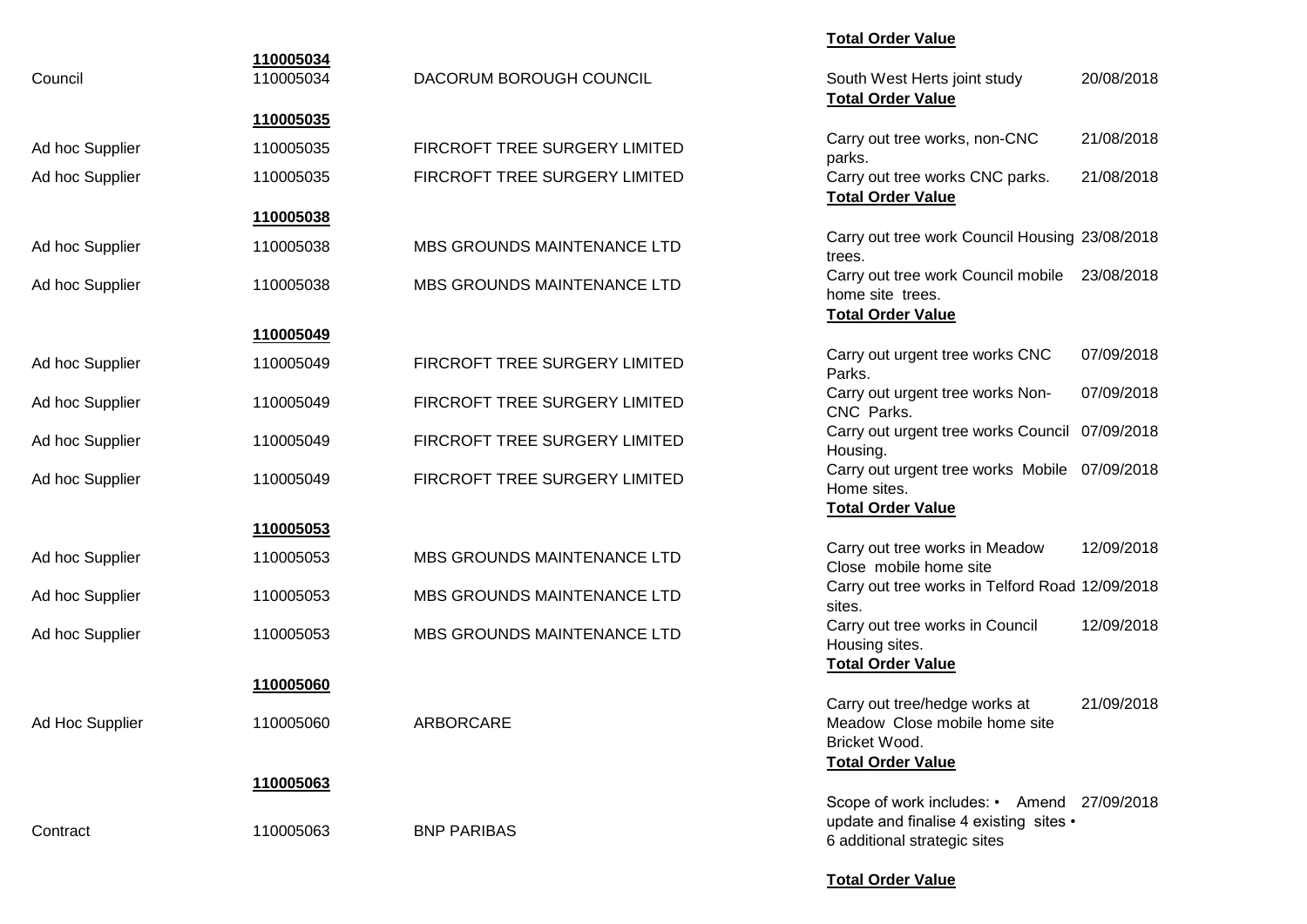|                 | 110005064              |                                         |                                                                                                                               |            |
|-----------------|------------------------|-----------------------------------------|-------------------------------------------------------------------------------------------------------------------------------|------------|
| Council         | 110005064              | HERTSMERE BOROUGH COUNCIL               | Economic Study - Joint work with<br><b>SW Herts</b><br><b>Total Order Value</b>                                               | 27/09/2018 |
|                 | 270001342              |                                         |                                                                                                                               |            |
| Ad Hoc Supplier | 270001342              | <b>DELL CORPORATION LTD</b>             | Latitude 5580<br>(N003SL558015EMEA)                                                                                           | 04/07/2018 |
| Ad Hoc Supplier | 270001342              | DELL CORPORATION LTD                    | Dell Business Dock WD15 with<br>130W AC adapter - UK                                                                          | 04/07/2018 |
| Ad Hoc Supplier | 270001342              | DELL CORPORATION LTD                    | Dell Wireless Mouse-WM126                                                                                                     | 04/07/2018 |
| Ad Hoc Supplier | 270001342              | DELL CORPORATION LTD                    | Latitude 3390 2-in-1<br>(N004L3390132in1EMEA)<br><b>Total Order Value</b>                                                     | 04/07/2018 |
|                 | 270001430              |                                         |                                                                                                                               |            |
| Ad hoc Supplier | 270001430              | <b>KYLE SMART ASSOCIATES</b>            | Noke Shot development from RIBA 17/07/2018<br>Stage 2 to full planning application                                            |            |
|                 |                        |                                         | <b>Total Order Value</b>                                                                                                      |            |
|                 | 270001433              |                                         |                                                                                                                               |            |
| Contract        | 270001433              | STACE CONSTRUCTION&PROPERTY CONSULTANTS | Provision of cost consultancy<br>services for RIBA Stages 2 and 3<br>of the Noke Shot development<br><b>Total Order Value</b> | 17/07/2018 |
|                 | 270001472              |                                         |                                                                                                                               |            |
| Contract?       | 270001472              | RSK ENVIRONMENT LTD                     | CCOS S site investigation early<br>works. To undertake a desk study,<br>ground investigation by trial pitting                 | 19/07/2018 |
|                 |                        |                                         | <b>Total Order Value</b>                                                                                                      |            |
| Contract?       | 270001491<br>270001491 | RSK ENVIRONMENT LTD                     | CCOS S site investigation.<br><b>Total Order Value</b>                                                                        | 24/07/2018 |
| Contract?       | 270001496<br>270001496 | UNIVERSITY OF HERTFORDSHIRE             | Art Partnership<br><b>Total Order Value</b>                                                                                   | 25/07/2018 |
|                 | 270001500              |                                         |                                                                                                                               |            |
| Ad hoc Supplier | 270001500              | Headland Archaeology (UK) Ltd           | To evaluate the presence of<br>archaeological deposits<br><b>Total Order Value</b>                                            | 26/07/2018 |
|                 | 270001515              |                                         |                                                                                                                               |            |
| Ad hoc Supplier | 270001515              | SILVER DCC LIMITED                      | <b>CDM/H&amp;S Advisor Services for</b><br><b>CCOS South</b><br><b>Total Order Value</b>                                      | 30/07/2018 |
|                 | 270001516              |                                         |                                                                                                                               |            |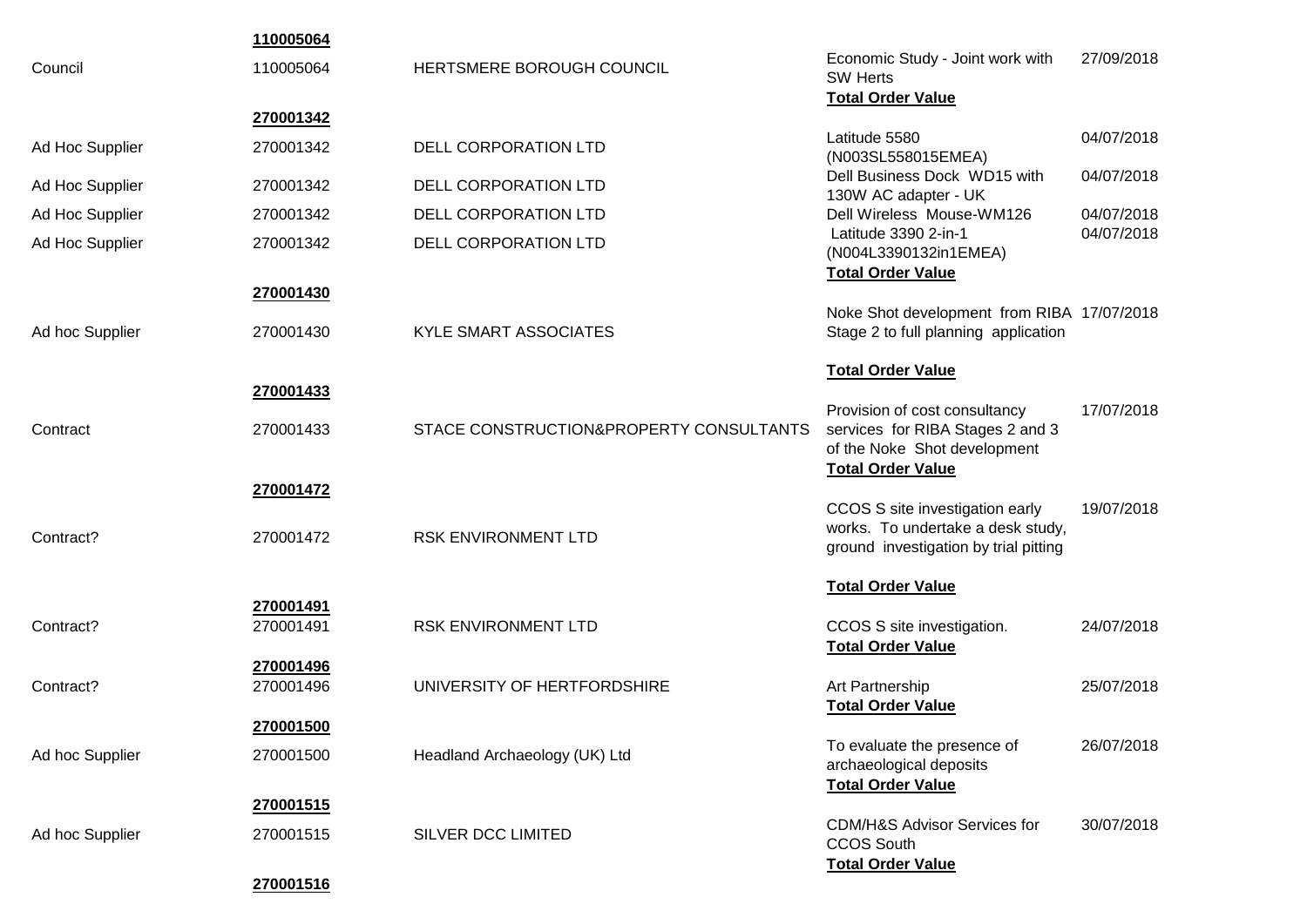| Ad hoc Supplier            | 270001516              | KYLE SMART ASSOCIATES                    | Leyland Avenue development from 30/07/2018<br>RIBA 2 to full planning application                                    |            |
|----------------------------|------------------------|------------------------------------------|----------------------------------------------------------------------------------------------------------------------|------------|
|                            |                        |                                          | <b>Total Order Value</b>                                                                                             |            |
| Ad Hoc Supplier            | 270001543<br>270001543 | <b>B J BUILDING SERVICES LTD</b>         | <b>Civic Centre works</b><br><b>Total Order Value</b>                                                                | 01/08/2018 |
|                            | 270001553              |                                          |                                                                                                                      |            |
| Ad hoc Supplier            | 270001553              | <b>D HONOUR &amp; SON</b>                | Urgent works required to the Alban 02/08/2018<br>Way<br><b>Total Order Value</b>                                     |            |
|                            | 270001597              |                                          |                                                                                                                      |            |
| Ad hoc Supplier            | 270001597              | <b>NLGN</b>                              | Membership July 2018 - June 2019 10/08/2018                                                                          |            |
|                            | 270001660              |                                          | <b>Total Order Value</b>                                                                                             |            |
| <b>Specialist Supplier</b> | 270001660              | <b>GIA NORTH LLP</b>                     | Carry out party wall matters for                                                                                     | 16/08/2018 |
|                            |                        |                                          | CCOS South project<br><b>Total Order Value</b>                                                                       |            |
|                            | 270001732              |                                          |                                                                                                                      |            |
| Ad hoc Supplier            | 270001732              | <b>M &amp; S WATER SERVICES LTD</b>      | Quotation Reference: 6629/08/28<br>(This supersedes previous quote<br>6588/08/14)                                    | 30/08/2018 |
|                            | 270001736              |                                          | <b>Total Order Value</b>                                                                                             |            |
| Ad hoc Supplier            | 270001736              | TRANSPORT PLANNING ASSOCIATES            | Fee for Transport Consultancy<br>services to support Leyland Avenue<br>development site.<br><b>Total Order Value</b> | 31/08/2018 |
|                            | 270001739              |                                          |                                                                                                                      |            |
| Ad hoc Supplier            | 270001739              | EUROVIA INFRASTRUCTURE LTD               | Westminster Lodge Mud Lane, St<br>Albans - resurfacing and patching                                                  | 31/08/2018 |
|                            |                        |                                          | <b>Total Order Value</b>                                                                                             |            |
|                            | 270001755              |                                          | Project management support for the 03/09/2018                                                                        |            |
| Contract                   | 270001755              | Turner & Townsend Project Management Ltd | office relocation project<br><b>Total Order Value</b>                                                                |            |
|                            | 270001756              |                                          |                                                                                                                      |            |
| Agreement                  | 270001756              | <b>TOWNSTONE LTD</b>                     | Consultancy<br><b>Total Order Value</b>                                                                              | 03/09/2018 |
|                            | 270001777              |                                          |                                                                                                                      |            |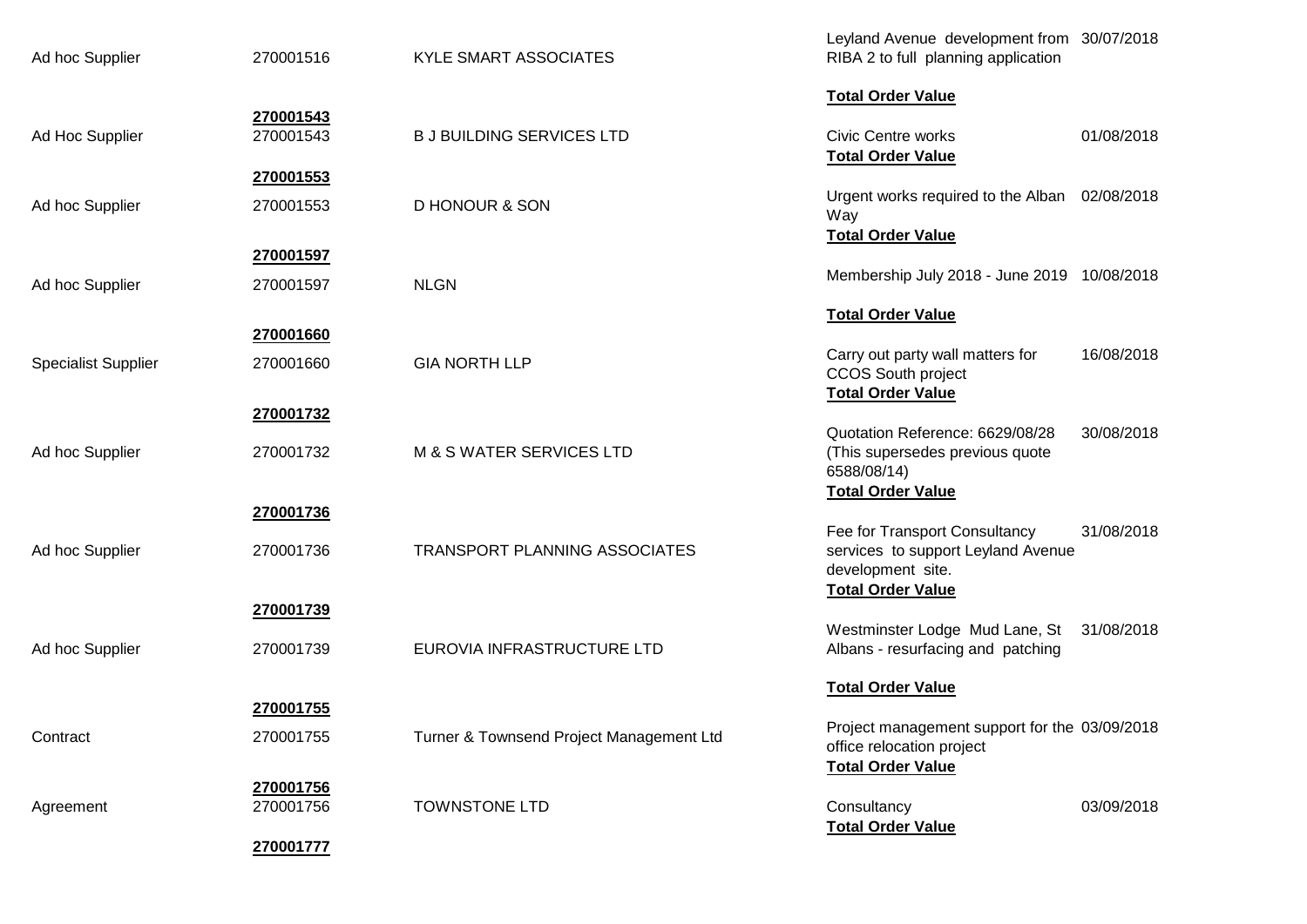| Ad hoc Supplier        | 270001777                           | PELLINGS LLP                                           | Principal Designer & CDM Advisor 05/09/2018<br>services for Leyland Avenue project                                                        |
|------------------------|-------------------------------------|--------------------------------------------------------|-------------------------------------------------------------------------------------------------------------------------------------------|
|                        |                                     |                                                        | <b>Total Order Value</b>                                                                                                                  |
| Contract               | 270001814<br>270001814              | THE MUSEUM CONSULTANCY                                 | 12/09/2018<br>For contract period of 2nd July<br>2018-1st November                                                                        |
| Contract               | 270001814                           | THE MUSEUM CONSULTANCY                                 | 12/09/2018<br>For potential contract extension<br>period of 2nd November 2018 up to<br>1st January 2019<br><b>Total Order Value</b>       |
|                        | 270001820                           |                                                        |                                                                                                                                           |
| Contract               | 270001820                           | Turner & Townsend Project Management Ltd               | M&E consultant fees for office move 12/09/2018                                                                                            |
|                        |                                     |                                                        | <b>Total Order Value</b>                                                                                                                  |
| Agreement<br>Agreement | 270001836<br>270001836<br>270001836 | CHRYSALIS PERFORMANCE LTD<br>CHRYSALIS PERFORMANCE LTD | Consultancy projects<br>14/09/2018<br>14/09/2018<br>Consultancy projects<br><b>Total Order Value</b>                                      |
| Contract?              | 270001839<br>270001839              | BERNHARD'S SPORTS SURFACES LTD                         | 17/09/2018<br>Carry out resurfacing works to<br>Abbey View Athletics track<br><b>Total Order Value</b>                                    |
|                        | 270001842                           |                                                        |                                                                                                                                           |
| Ad hoc Supplier        | 270001842                           | <b>TROWERS &amp; HAMLINS</b>                           | Professional services provided in<br>18/09/2018<br>respect of former police station,<br>victoria street. Dec 2017                         |
| Ad hoc Supplier        | 270001842                           | <b>TROWERS &amp; HAMLINS</b>                           | 18/09/2018<br>Professional services provided in<br>respect of former police station,<br>victoria street.                                  |
|                        | 270001843                           |                                                        | <b>Total Order Value</b>                                                                                                                  |
| Ad hoc Supplier        | 270001843                           | <b>TROWERS &amp; HAMLINS</b>                           | Professional services provided in<br>18/09/2018<br>respect of former NHS site                                                             |
| Ad hoc Supplier        | 270001843                           | <b>TROWERS &amp; HAMLINS</b>                           | <b>Hertfordshire House</b><br>Professional services provided in<br>18/09/2018<br>respect of former NHS site<br><b>Hertfordshire House</b> |
| Ad hoc Supplier        | 270001843                           | <b>TROWERS &amp; HAMLINS</b>                           | Professional services provided in<br>18/09/2018<br>respect of former NHS site<br><b>Hertfordshire House</b>                               |
| Ad hoc Supplier        | 270001843                           | <b>TROWERS &amp; HAMLINS</b>                           | Professional services provided in<br>18/09/2018<br>respect of former NHS site<br><b>Hertfordshire House</b>                               |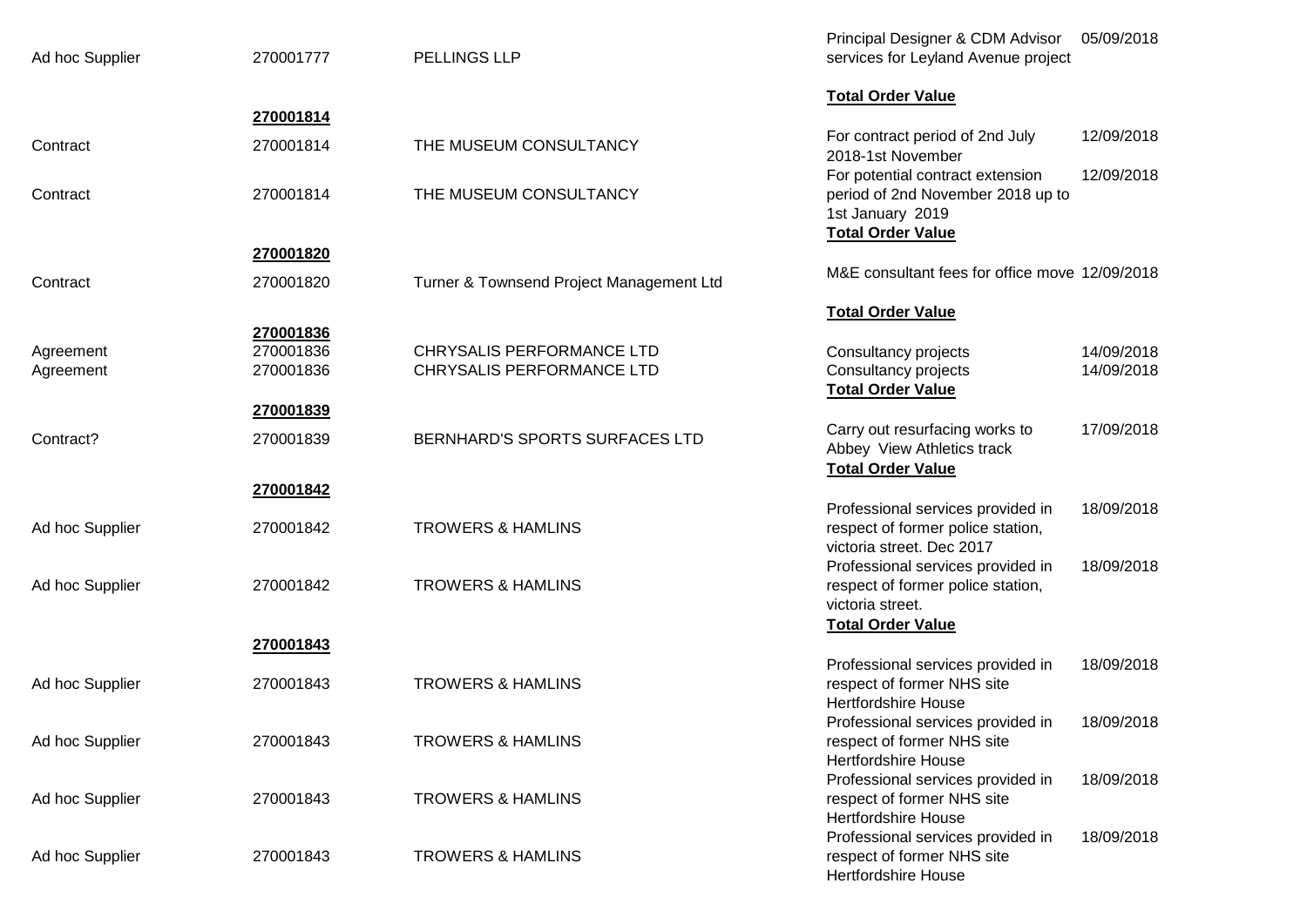| Ad hoc Supplier | 270001843 | <b>TROWERS &amp; HAMLINS</b> | Professional services provided in ret 18/09/2018 |
|-----------------|-----------|------------------------------|--------------------------------------------------|
| Ad hoc Supplier | 270001843 | <b>TROWERS &amp; HAMLINS</b> | Professional services provided in ret 18/09/2018 |
|                 |           |                              | <b>Total Order Value</b>                         |
|                 | 270001844 |                              |                                                  |
|                 |           |                              | Professional services provided in<br>18/09/2018  |
| Ad hoc Supplier | 270001844 | TROWERS & HAMLINS            | respect of car park land at                      |
|                 |           |                              | Hertfordshire House                              |
|                 |           |                              | Professional services provided in<br>18/09/2018  |
| Ad hoc Supplier | 270001844 | <b>TROWERS &amp; HAMLINS</b> | respect of car park land at                      |
|                 |           |                              | Hertfordshire House                              |
| Ad hoc Supplier | 270001844 | <b>TROWERS &amp; HAMLINS</b> | Professional services provided in ret 18/09/2018 |
|                 |           |                              | Professional services provided in<br>18/09/2018  |
| Ad hoc Supplier | 270001844 | <b>TROWERS &amp; HAMLINS</b> | respect of car park land at                      |
|                 |           |                              | Hertfordshire House                              |
|                 |           |                              | <b>Total Order Value</b>                         |
|                 | 270001866 |                              |                                                  |
|                 |           |                              | Wheathamstead Toilets: Carry out<br>20/09/2018   |
| Ad Hoc Supplier | 270001866 | <b>B HALL &amp; SON LTD</b>  | refurbishment to public toilets                  |
|                 |           |                              | <b>Total Order Value</b>                         |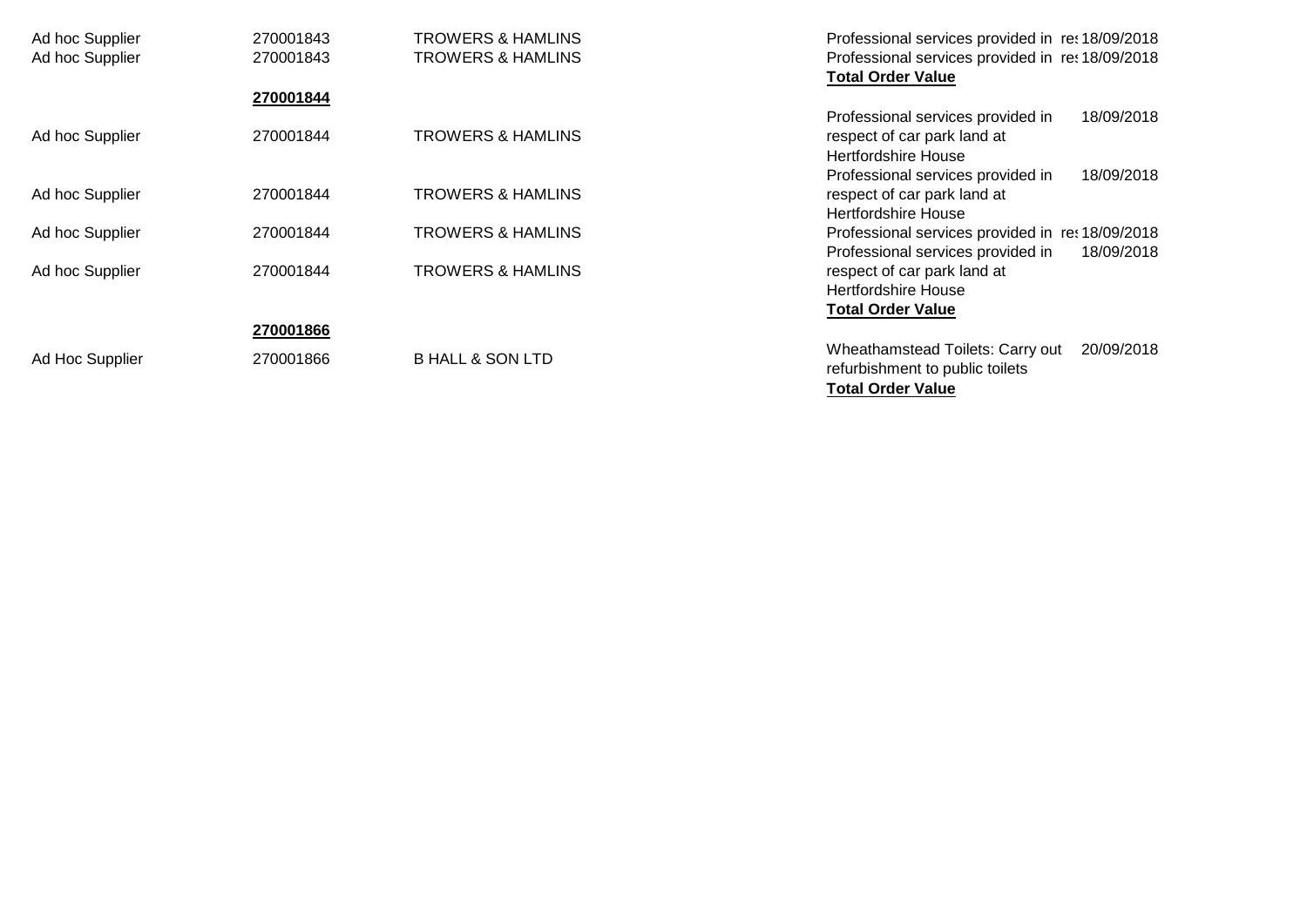| <b>Order Value</b>   | $vat$                | <b>Total (incl Vat)</b> |
|----------------------|----------------------|-------------------------|
| £8,700.00            | £1,740.00            | £10,440.00              |
| £8,700.00            | £1,740.00            | £10,440.00              |
| £7,734.00            | £1,546.80            | £9,280.80               |
| £7,734.00            | £1,546.80            | £9,280.80               |
| £8,010.00            | £1,602.00            | £9,612.00               |
| £8,010.00            | £1,602.00            | £9,612.00               |
| £11,915.00           | £2,383.00            | £14,298.00              |
| £11,915.00           | £2,383.00            | £14,298.00              |
| £5,000.00            | £1,000.00            | £6,000.00               |
| £5,000.00            | £1,000.00            | £6,000.00               |
| £3,000.00            | £600.00              | £3,600.00               |
| £5,200.00<br>£795.00 | £1,040.00<br>£159.00 | £6,240.00<br>£954.00    |
| £8,995.00            | £1,799.00            | £10,794.00              |
| £6,720.00            | £1,344.00            | £8,064.00               |
| £6,202.40            | £1,240.48            | £7,442.88               |
| £1,509.60            | £301.92              | £1,811.52               |
| £968.10              | £193.62              | £1,161.72               |
| £15,400.10           | £3,080.02            | £18,480.12              |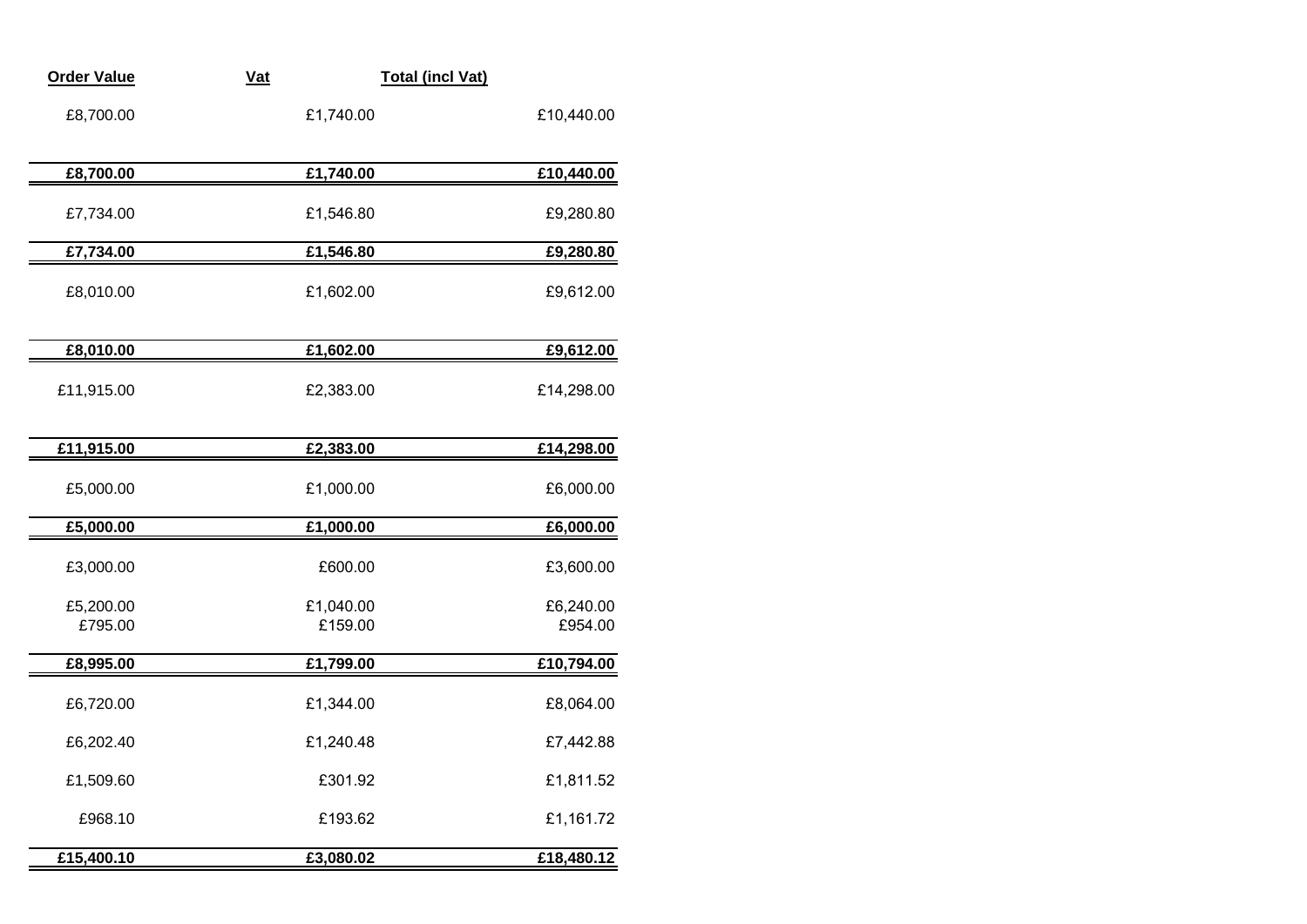| £6,250.00  | £1,250.00 | £7,500.00  |
|------------|-----------|------------|
| £6,250.00  | £1,250.00 | £7,500.00  |
| £12,500.00 | £2,500.00 | £15,000.00 |
| £8,018.00  | £1,603.60 | £9,621.60  |
| £8,018.00  | £1,603.60 | £9,621.60  |
| £8,000.00  | £1,600.00 | £9,600.00  |
| £8,000.00  | £1,600.00 | £9,600.00  |
| £5,674.56  | £1,134.91 | £6,809.47  |
| £15,027.70 | £3,005.54 | £18,033.24 |
| £20,702.26 | £4,140.45 | £24,842.71 |
| £15,000.00 | £3,000.00 | £18,000.00 |
| £15,000.00 | £3,000.00 | £18,000.00 |
| £9,600.00  | £1,920.00 | £11,520.00 |
| £9,600.00  | £1,920.00 | £11,520.00 |
|            |           |            |
| £6,124.13  | £1,224.83 | £7,348.96  |
| £6,124.13  | £1,224.83 | £7,348.96  |
| £9,658.00  | £1,931.60 | £11,589.60 |
| £965.80    |           | £965.80    |

**£13,390.52 £2,678.10 £16,068.62**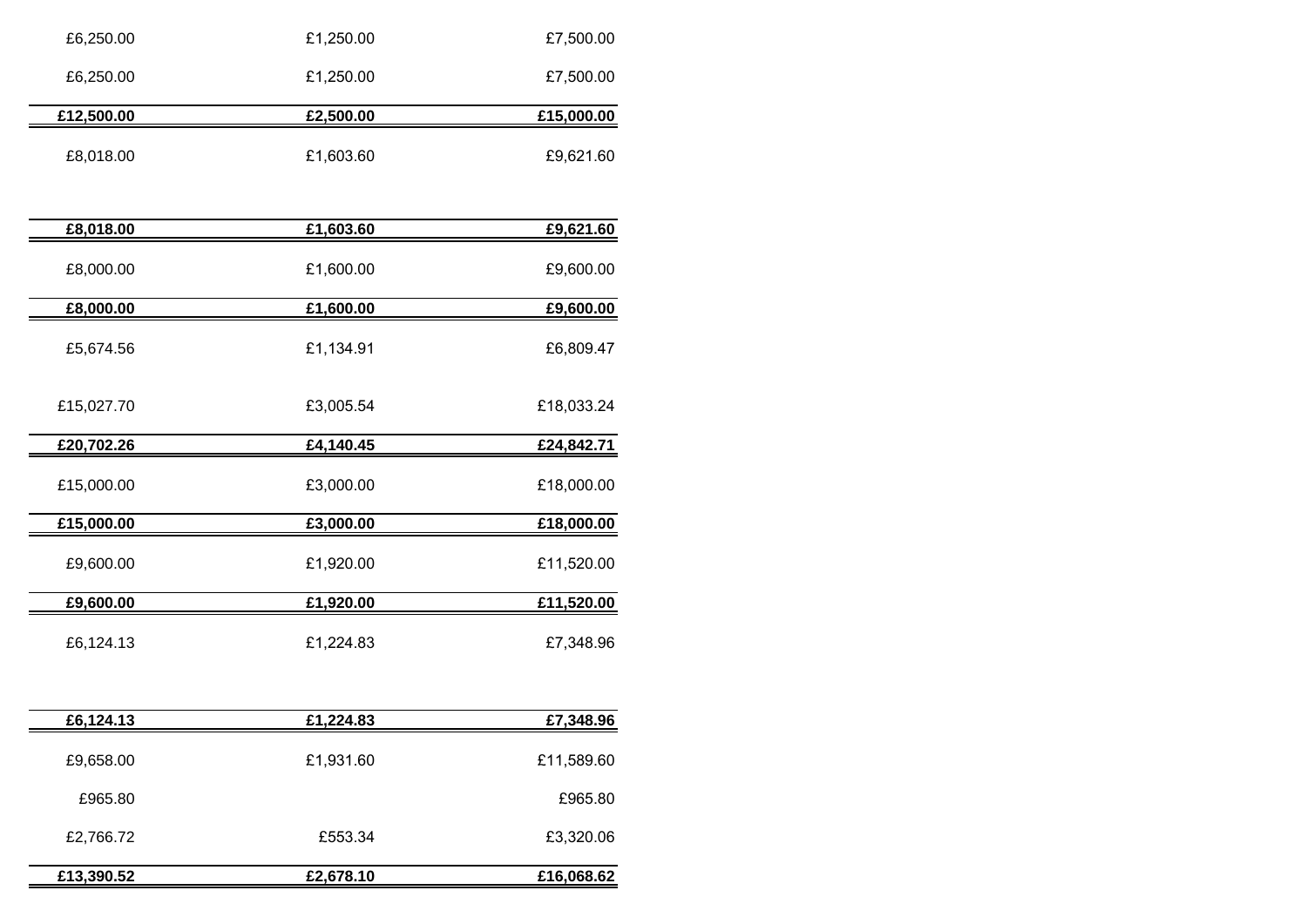| £11,989.84 Cancelled   |           | £11,989.84             |
|------------------------|-----------|------------------------|
| £1,199.00              |           | £1,199.00              |
| £1,677.88              |           | £1,677.88              |
| £14,866.72             |           | £14,866.72             |
| £16,865.51             | £2,810.92 | £14,054.59             |
| £16,865.51             | £2,810.92 | £14,054.59             |
| £14,400.00             | £2,400.00 | £12,000.00             |
| £14,400.00             | £2,400.00 | £12,000.00             |
| £14,340.00             | £2,390.00 | £11,950.00             |
| £14,340.00             | £2,390.00 | £11,950.00             |
| £9,850.75              | £1,641.79 | £8,208.96              |
| £820.88                |           | £820.88                |
| £1,420.42              | £236.74   | £1,183.68              |
| £12,256.22             | £2,042.70 | £10,213.52             |
| £14,154.62             | £2,359.10 | £11,795.52             |
| £1,179.56<br>£2,472.19 | £412.03   | £1,179.56<br>£2,060.16 |
| £18,042.29             | £3,007.05 | £15,035.24             |
| £7,680.00              | £1,280.00 | £6,400.00              |
| £7,680.00              | £1,280.00 | £6,400.00              |
| £7,500.00              | £1,250.00 | £6,250.00              |
|                        |           |                        |

| £6,250.00 | 1.250.00<br>€1. | £7.500.00 |
|-----------|-----------------|-----------|
|           |                 |           |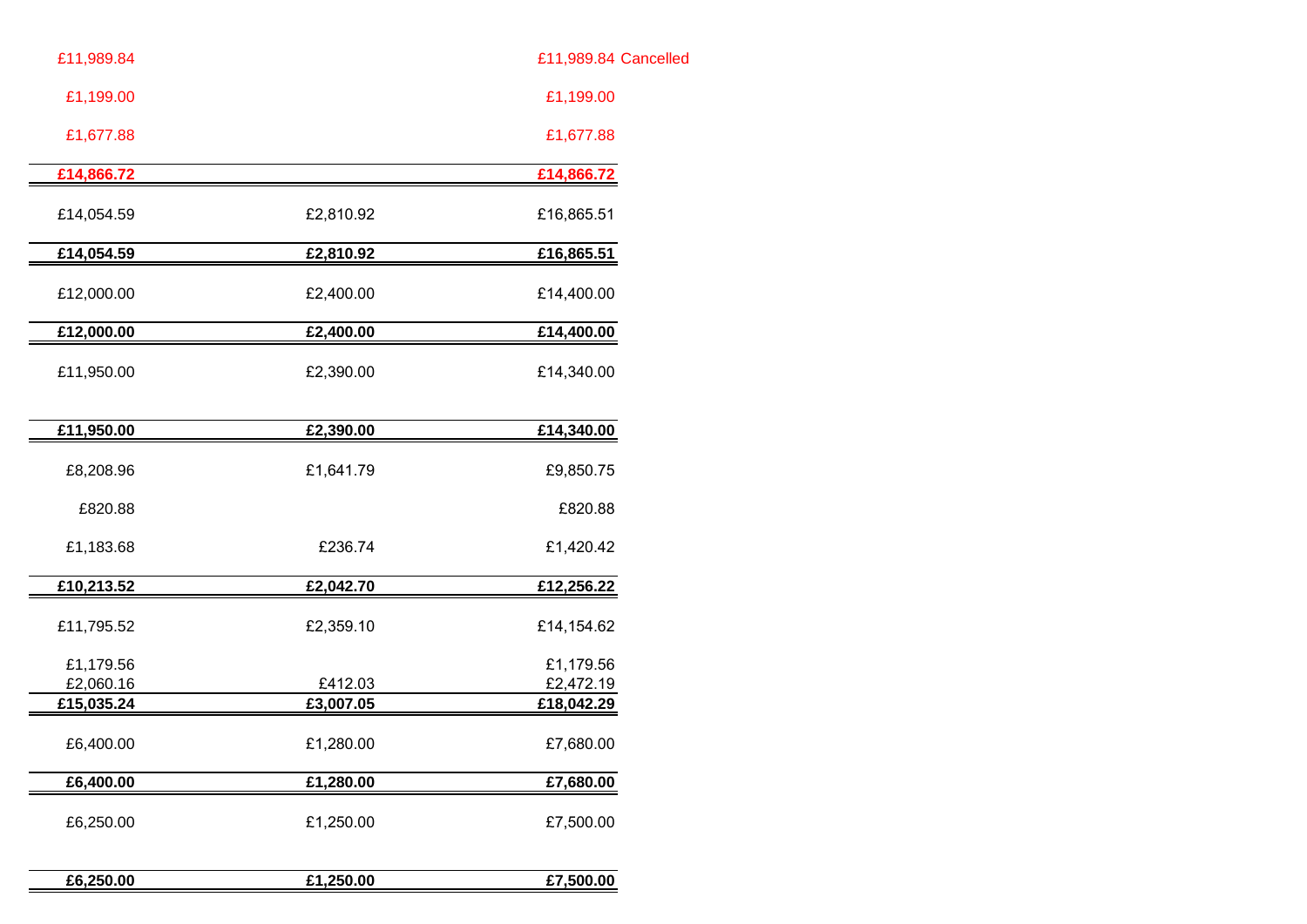| £19,773.20 | £3,954.64 | £23,727.84 |
|------------|-----------|------------|
| £19,773.20 | £3,954.64 | £23,727.84 |
| £5,624.00  | £1,124.80 | £6,748.80  |
| £5,624.00  | £1,124.80 | £6,748.80  |
| £9,968.25  | £1,993.65 | £11,961.90 |
| £9,968.25  | £1,993.65 | £11,961.90 |
| £8,550.00  | £1,710.00 | £10,260.00 |
| £8,550.00  | £1,710.00 | £10,260.00 |
| £6,749.00  | £1,349.80 | £8,098.80  |
| £6,749.00  | £1,349.80 | £8,098.80  |
| £6,000.00  | £1,200.00 | £7,200.00  |
| £6,000.00  | £1,200.00 | £7,200.00  |
| £9,750.00  | £1,950.00 | £11,700.00 |
| £9,750.00  | £1,950.00 | £11,700.00 |
| £16,490.00 | £3,298.00 | £19,788.00 |
| £16,490.00 | £3,298.00 | £19,788.00 |
| £9,963.51  | £1,992.70 | £11,956.21 |
| £9,963.51  | £1,992.70 | £11,956.21 |
| £11,183.00 | £2,236.60 | £13,419.60 |
| £11,183.00 | £2,236.60 | £13,419.60 |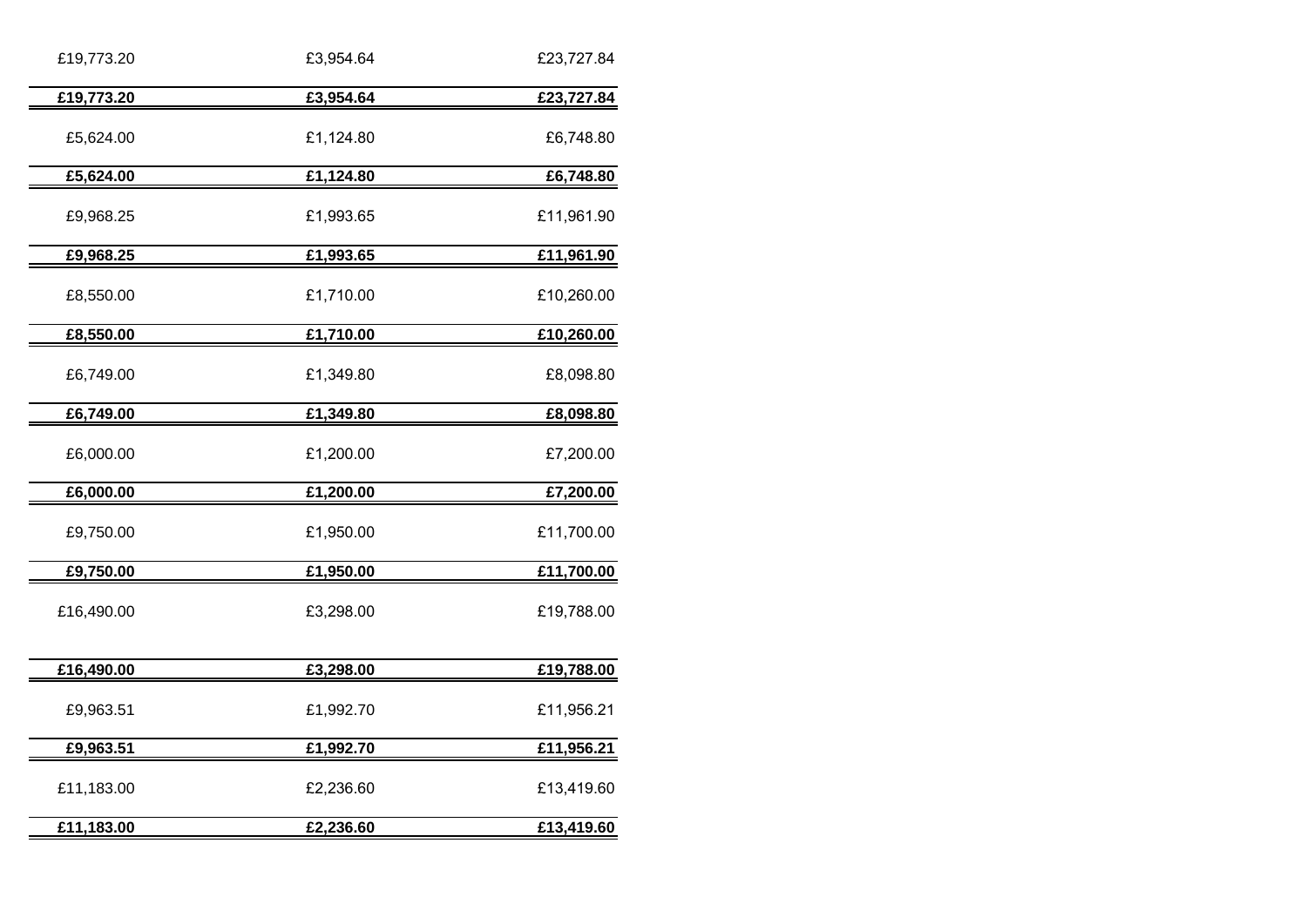| £6,478.00   | £1,295.60  | £7,773.60   |
|-------------|------------|-------------|
| £6,478.00   | £1,295.60  | £7,773.60   |
| £12,964.70  | £2,592.94  | £15,557.64  |
| £12,964.70  | £2,592.94  | £15,557.64  |
| £9,205.00   | £1,841.00  | £11,046.00  |
| £9,205.00   | £1,841.00  | £11,046.00  |
| £10,409.00  | £2,081.80  | £12,490.80  |
| £10,409.00  | £2,081.80  | £12,490.80  |
| £10,635.00  | £2,127.00  | £12,762.00  |
| £10,635.00  | £2,127.00  | £12,762.00  |
| £23,675.00  | £4,735.00  | £28,410.00  |
| £23,675.00  | £4,735.00  | £28,410.00  |
| £5,750.00   | £1,150.00  | £6,900.00   |
| £5,750.00   | £1,150.00  | £6,900.00   |
| £5,750.00   | £1,150.00  | £6,900.00   |
| £5,750.00   | £1,150.00  | £6,900.00   |
| £17,569.00  | £3,513.80  | £21,082.80  |
| £17,569.00  | £3,513.80  | £21,082.80  |
| £200,000.00 | £40,000.00 | £240,000.00 |
| £200,000.00 | £40,000.00 | £240,000.00 |
| £5,105.00   | £1,021.00  | £6,126.00   |
| £5,105.00   | £1,021.00  | £6,126.00   |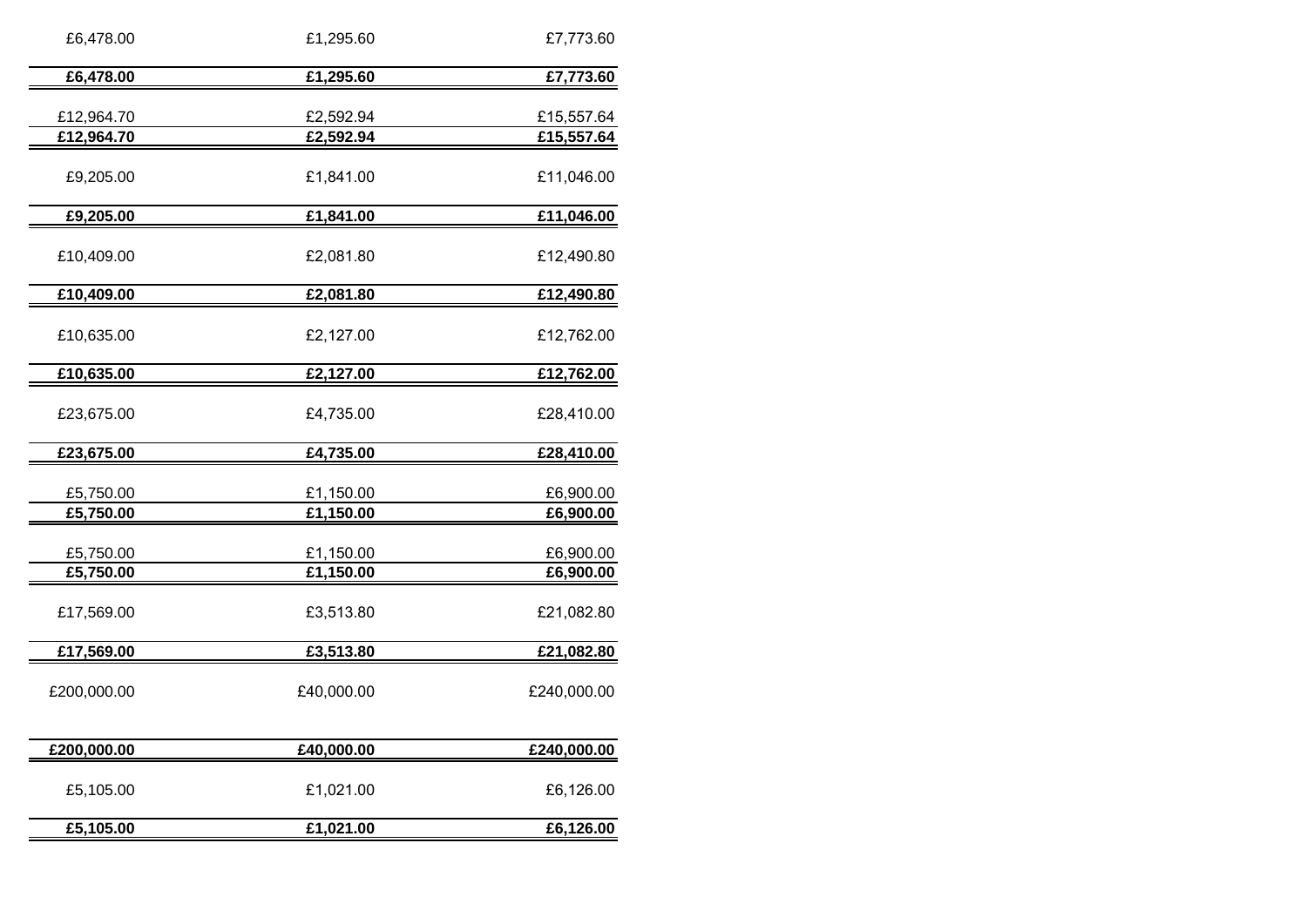| £10,000.00<br>£2,000.00<br>£64,184.00<br>£12,836.80<br>£64,184.00<br>£12,836.80<br>£11,700.00<br>£2,340.00 | £12,000.00<br>£77,020.80<br>£77,020.80<br>£14,040.00 |
|------------------------------------------------------------------------------------------------------------|------------------------------------------------------|
|                                                                                                            |                                                      |
|                                                                                                            |                                                      |
|                                                                                                            |                                                      |
| £11,700.00<br>£2,340.00                                                                                    | £14,040.00                                           |
| £15,086.00<br>£3,017.20                                                                                    | £18,103.20                                           |
| £15,086.00<br>£3,017.20                                                                                    | £18,103.20                                           |
| £7,374.00<br>£1,474.80                                                                                     | £8,848.80                                            |
| £7,374.00<br>£1,474.80                                                                                     | £8,848.80                                            |
| £5,619.00<br>£1,123.80                                                                                     | £6,742.80                                            |
| £5,619.00<br>£1,123.80                                                                                     | £6,742.80                                            |
| £9,180.00<br>£1,836.00                                                                                     | £11,016.00                                           |
| £1,836.00<br>£9,180.00                                                                                     | £11,016.00                                           |
| £3,107.60<br>£15,538.00                                                                                    | £18,645.60                                           |
| £15,538.00<br>£3,107.60                                                                                    | £18,645.60                                           |
| £1,116.60<br>£5,583.00                                                                                     | £6,699.60                                            |
| £5,583.00<br>£1,116.60                                                                                     | £6,699.60                                            |
| £1,396.80<br>£6,984.00                                                                                     | £8,380.80                                            |
| £6,984.00<br>£1,396.80                                                                                     | £8,380.80                                            |
| £5,950.00<br>£1,190.00<br>£5,950.00<br>£1,190.00                                                           | £7,140.00<br>£7,140.00                               |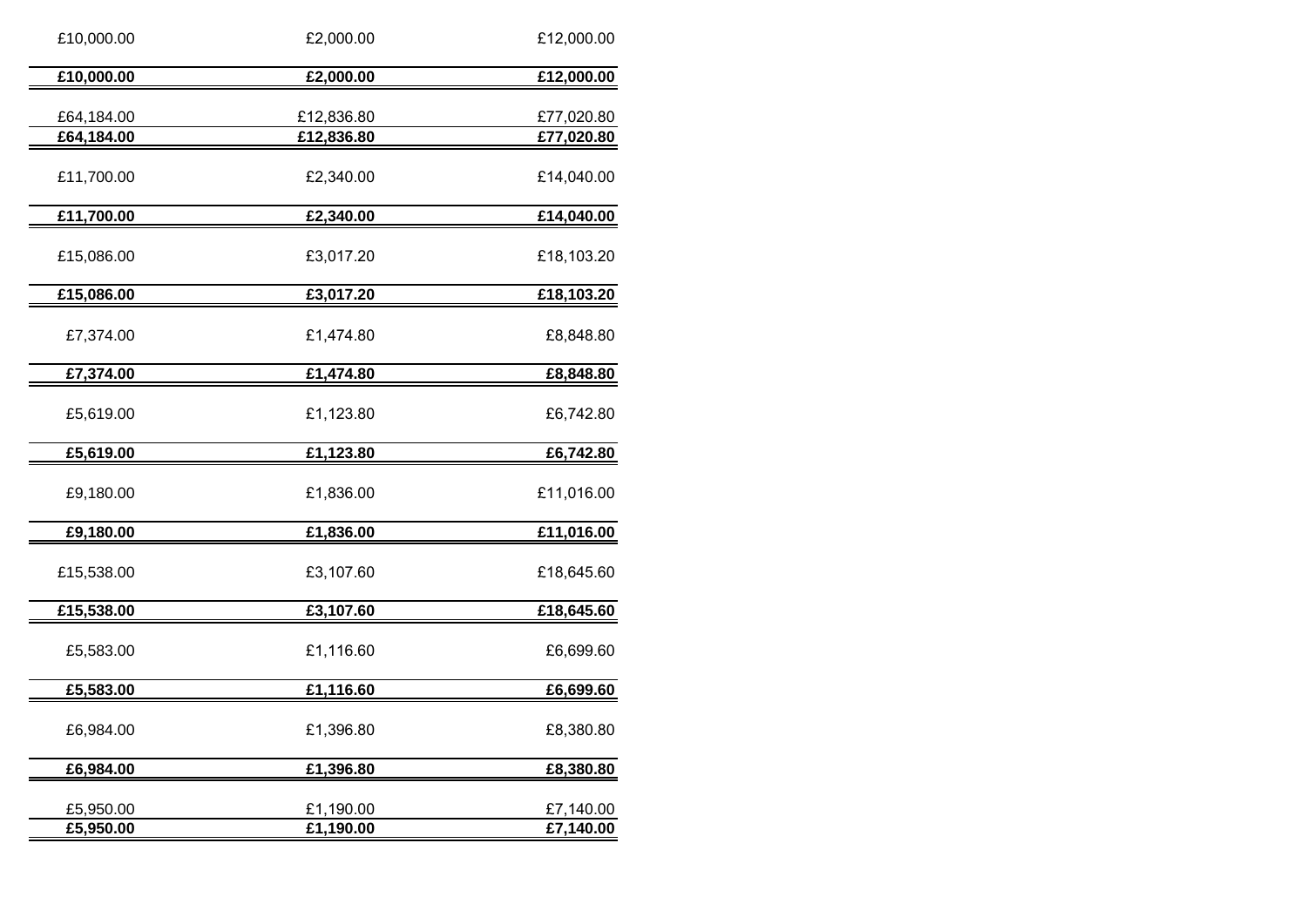| £5,899.40                | £1,179.88              | £7,079.28                |
|--------------------------|------------------------|--------------------------|
|                          |                        |                          |
| £5,899.40                | £1,179.88              | £7,079.28                |
| £11,552.50               | £2,310.50              | £13,863.00               |
| £11,552.50               | £2,310.50              | £13,863.00               |
| £5,823.50                | £1,164.70              | £6,988.20                |
| £5,823.50                | £1,164.70              | £6,988.20                |
| £11,552.50               | £2,310.50              | £13,863.00               |
| £11,552.50               | £2,310.50              | £13,863.00               |
| £11,552.50               | £2,310.50              | £13,863.00               |
| £11,552.50               | £2,310.50              | £13,863.00               |
| £5,823.50                | £1,164.70              | £6,988.20                |
| £5,823.50                | £1,164.70              | £6,988.20                |
| £11,552.50<br>£11,552.50 | £2,310.50<br>£2,310.50 | £13,863.00<br>£13,863.00 |
| £9,755.00                | £1,951.00              | £11,706.00               |
| £9,755.00                | £1,951.00              | £11,706.00               |
| £7,150.00                | £1,430.00              | £8,580.00                |
| £7,150.00                | £1,430.00              | £8,580.00                |
| £10,450.00               | £2,090.00              | £12,540.00               |
| £10,450.00               | £2,090.00              | £12,540.00               |
| £13,100.00               | £2,620.00              | £15,720.00               |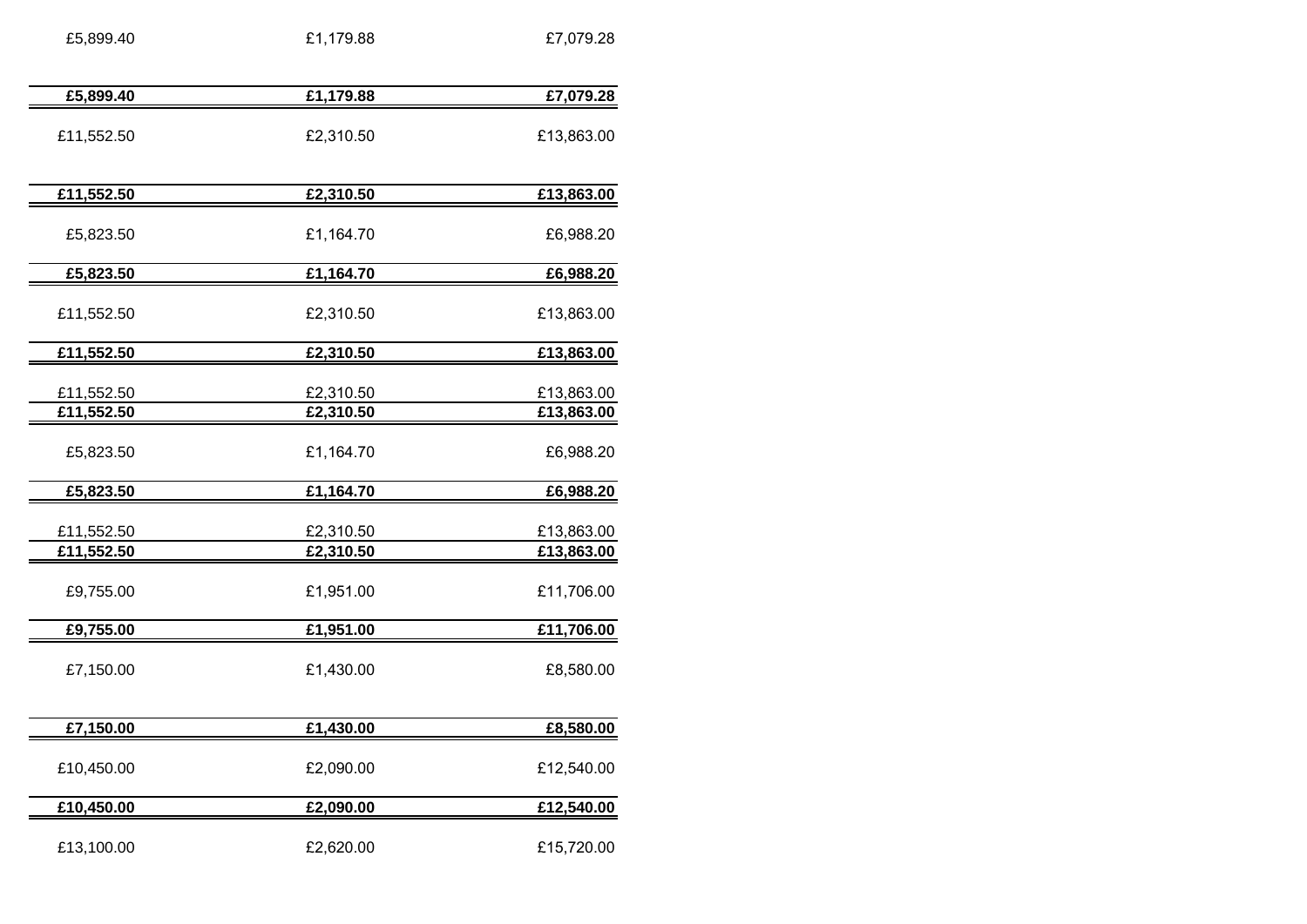| £13,100.00               | £2,620.00              | £15,720.00               |
|--------------------------|------------------------|--------------------------|
| £27,506.15               | £5,501.23              | £33,007.38               |
| £27,506.15               | £5,501.23              | £33,007.38               |
| £5,823.50<br>£5,823.50   | £1,164.70<br>£1,164.70 | £6,988.20<br>£6,988.20   |
| £6,715.00                | £1,343.00              | £8,058.00                |
| £6,715.00                | £1,343.00              | £8,058.00                |
| £23,200.00               | £4,640.00              | £27,840.00               |
| £23,200.00               | £4,640.00              | £27,840.00               |
| £6,945.00                | £1,389.00              | £8,334.00                |
| £6,945.00                | £1,389.00              | £8,334.00                |
| £5,707.00                | £1,141.40              | £6,848.40                |
| £5,707.00                | £1,141.40              | £6,848.40                |
| £13,750.00               | £2,750.00              | £16,500.00               |
| £13,750.00               | £2,750.00              | £16,500.00               |
| £11,100.00<br>£11,100.00 | £2,220.00<br>£2,220.00 | £13,320.00<br>£13,320.00 |
| £5,440.00                | £1,088.00              | £6,528.00                |
| £5,440.00                | £1,088.00              | £6,528.00                |
| £10,800.00               | £2,160.00              | £12,960.00               |
| £10,800.00               | £2,160.00              | £12,960.00               |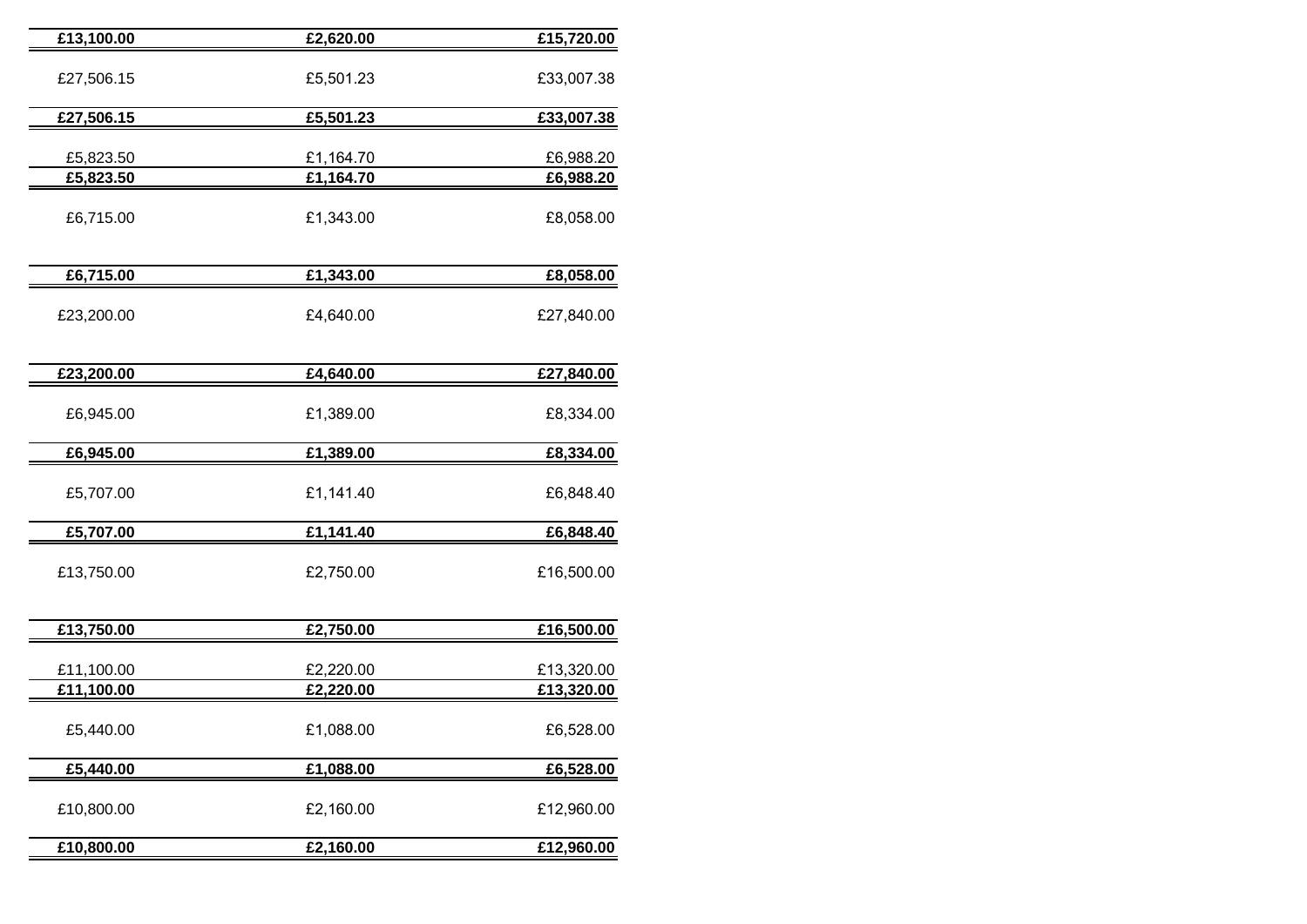| £6,796.00  | £1,359.20 | £8,155.20  |
|------------|-----------|------------|
| £6,796.00  | £1,359.20 | £8,155.20  |
| £14,150.00 | £2,830.00 | £16,980.00 |
| £14,150.00 | £2,830.00 | £16,980.00 |
| £5,795.00  | £1,159.00 | £6,954.00  |
| £5,795.00  | £1,159.00 | £6,954.00  |
| £9,591.00  | £1,918.20 | £11,509.20 |
| £9,591.00  | £1,918.20 | £11,509.20 |
| £7,676.00  | £1,535.20 | £9,211.20  |
| £7,676.00  | £1,535.20 | £9,211.20  |
| £5,650.00  | £1,130.00 | £6,780.00  |
| £5,650.00  | £1,130.00 | £6,780.00  |
| £5,358.00  | £1,071.60 | £6,429.60  |
| £5,358.00  | £1,071.60 | £6,429.60  |
| £11,764.00 | £2,352.80 | £14,116.80 |
| £11,764.00 | £2,352.80 | £14,116.80 |
| £8,329.00  | £1,665.80 | £9,994.80  |
| £8,329.00  | £1,665.80 | £9,994.80  |
| £6,796.00  | £1,359.20 | £8,155.20  |
| £6,796.00  | £1,359.20 | £8,155.20  |
| £8,012.00  | £1,602.40 | £9,614.40  |
| £8,012.00  | £1,602.40 | £9,614.40  |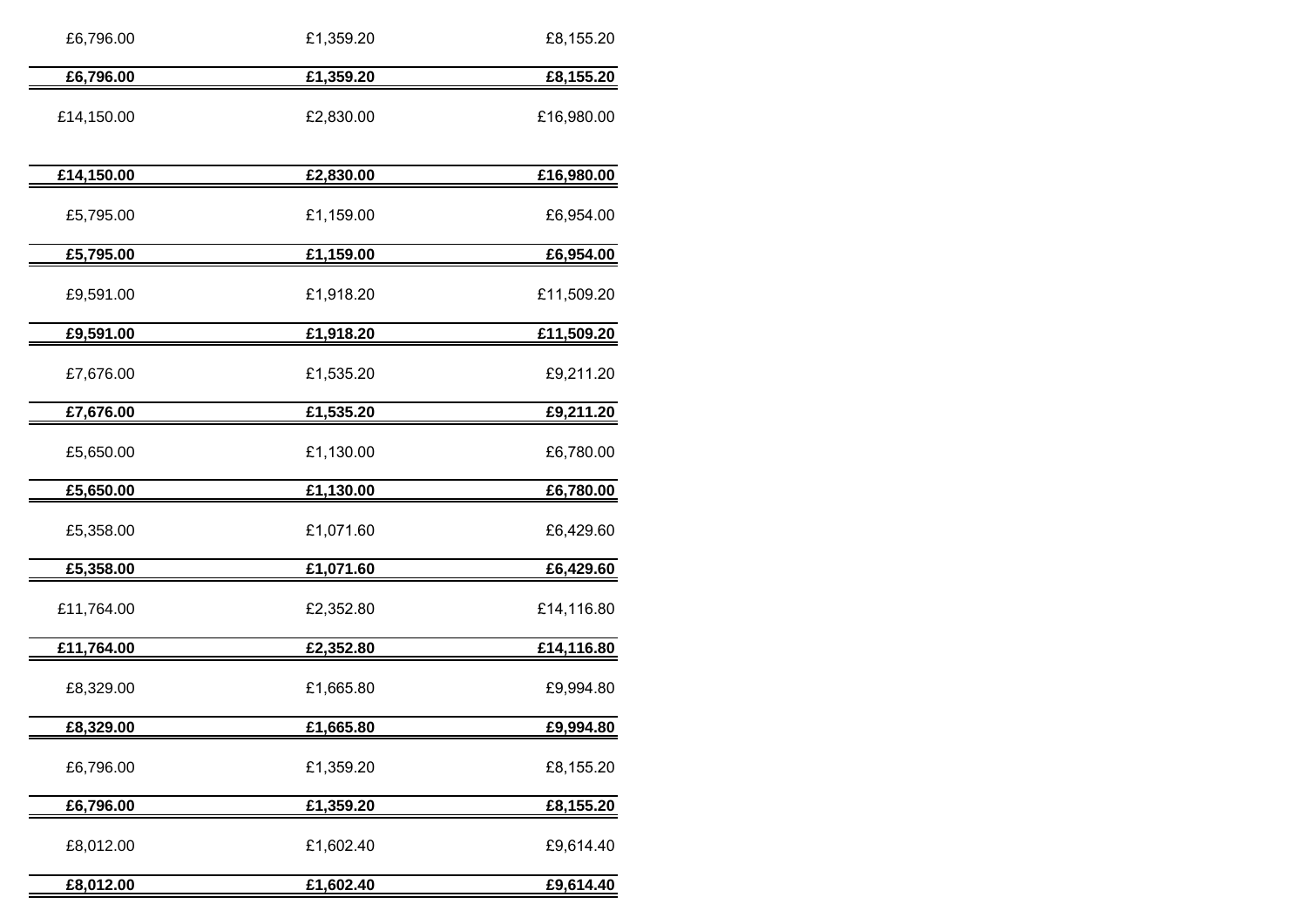| £9,750.00            | £1,950.00           | £11,700.00            |
|----------------------|---------------------|-----------------------|
| £9,750.00            | £1,950.00           | £11,700.00            |
| £460.00              | £92.00              | £552.00               |
| £7,800.00            | £1,560.00           | £9,360.00             |
| £150.00<br>£8,410.00 | £30.00<br>£1,682.00 | £180.00<br>£10,092.00 |
|                      |                     |                       |
| £5,435.30            | £1,087.06           | £6,522.36             |
| £50.00               | £10.00              | £60.00                |
| £5,485.30            | £1,097.06           | £6,582.36             |
| £10,000.00           | £2,000.00           | £12,000.00            |
| £10,000.00           | £2,000.00           | £12,000.00            |
| £6,148.00            | £1,229.60           | £7,377.60             |
| £6,148.00            | £1,229.60           | £7,377.60             |
|                      |                     |                       |
| £9,941.00            | £1,988.20           | £11,929.20            |
| £9,941.00            | £1,988.20           | £11,929.20            |
| £9,000.00            | £1,800.00           | £10,800.00            |
| £9,000.00            | £1,800.00           | £10,800.00            |
| £36,000.00           | £7,200.00           | £43,200.00            |
| £36,000.00           | £7,200.00           | £43,200.00            |
| £6,900.00            | £1,380.00           | £8,280.00             |
| £6,900.00            | £1,380.00           | £8,280.00             |
| £14,750.00           | £2,950.00           | £17,700.00            |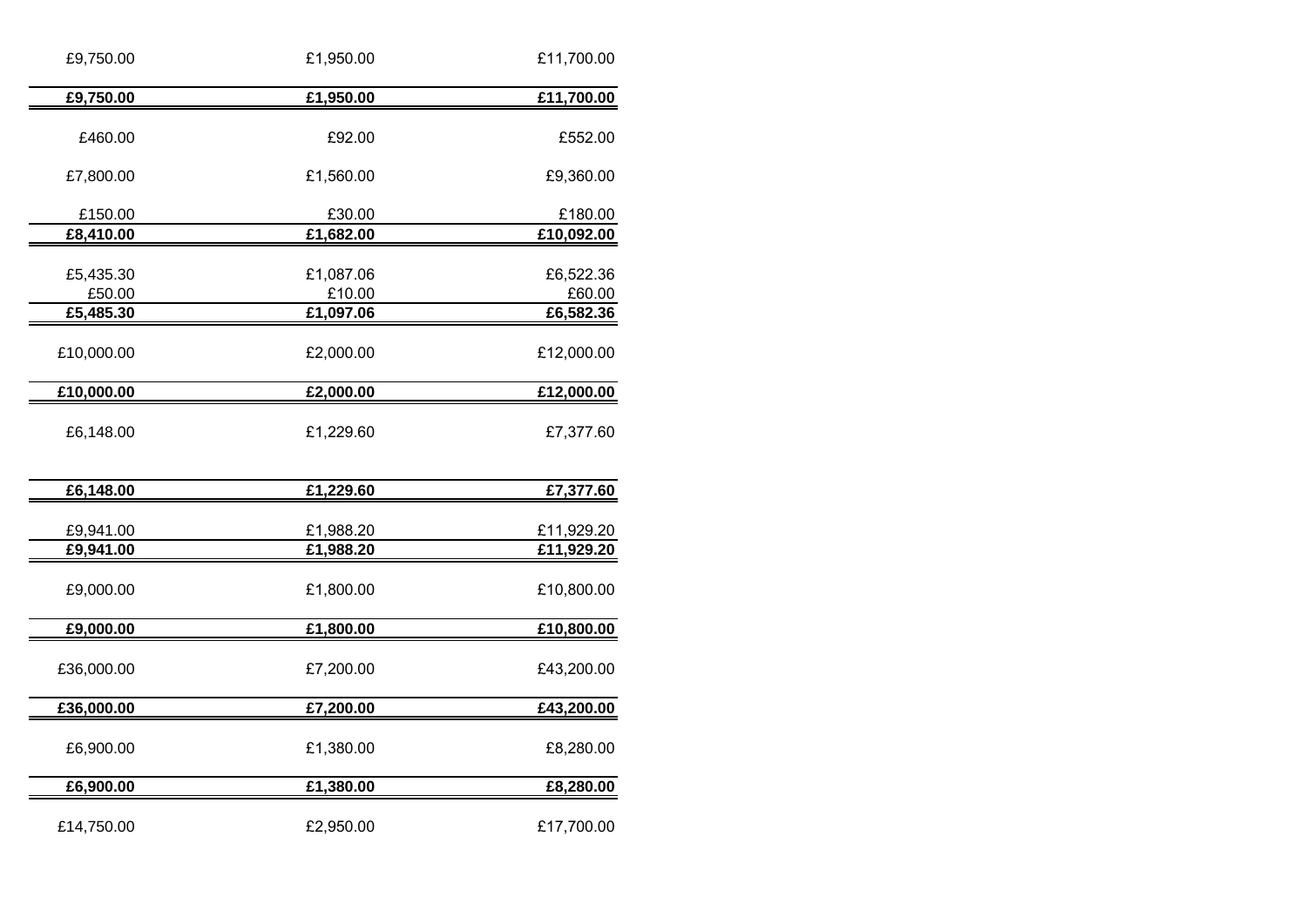| £14,750.00 | £2,950.00                           | £17,700.00 |
|------------|-------------------------------------|------------|
|            |                                     |            |
| £5,609.60  | £1,121.92<br>$\overline{£}1,121.92$ | £6,731.52  |
| £5,609.60  |                                     | £6,731.52  |
| £1,250.00  | £250.00                             | £1,500.00  |
| £3,930.00  | £786.00                             | £4,716.00  |
| £5,180.00  | £1,036.00                           | £6,216.00  |
|            |                                     |            |
| £14,550.00 | £2,910.00                           | £17,460.00 |
|            |                                     |            |
| £900.00    | £180.00                             | £1,080.00  |
| £15,450.00 | £3,090.00                           | £18,540.00 |
|            |                                     |            |
| £2,295.00  | £459.00                             | £2,754.00  |
| £2,635.00  | £527.00                             | £3,162.00  |
| £3,860.00  | £772.00                             | £4,632.00  |
| £1,290.00  | £258.00                             | £1,548.00  |
| £10,080.00 | £2,016.00                           | £12,096.00 |
|            |                                     |            |
| £3,200.00  | £640.00                             | £3,840.00  |
| £2,690.00  | £538.00                             | £3,228.00  |
| £5,795.00  | £1,159.00                           | £6,954.00  |
| £11,685.00 | £2,337.00                           | £14,022.00 |
|            |                                     |            |
| £6,500.00  | £1,300.00                           | £7,800.00  |
|            |                                     |            |
| £6,500.00  | £1,300.00                           | £7,800.00  |
| £17,197.00 | £3,439.40                           | £20,636.40 |
|            |                                     |            |

| 00<br>$0.4 -$<br>- | 40<br>. . | Δſ |
|--------------------|-----------|----|
|                    |           |    |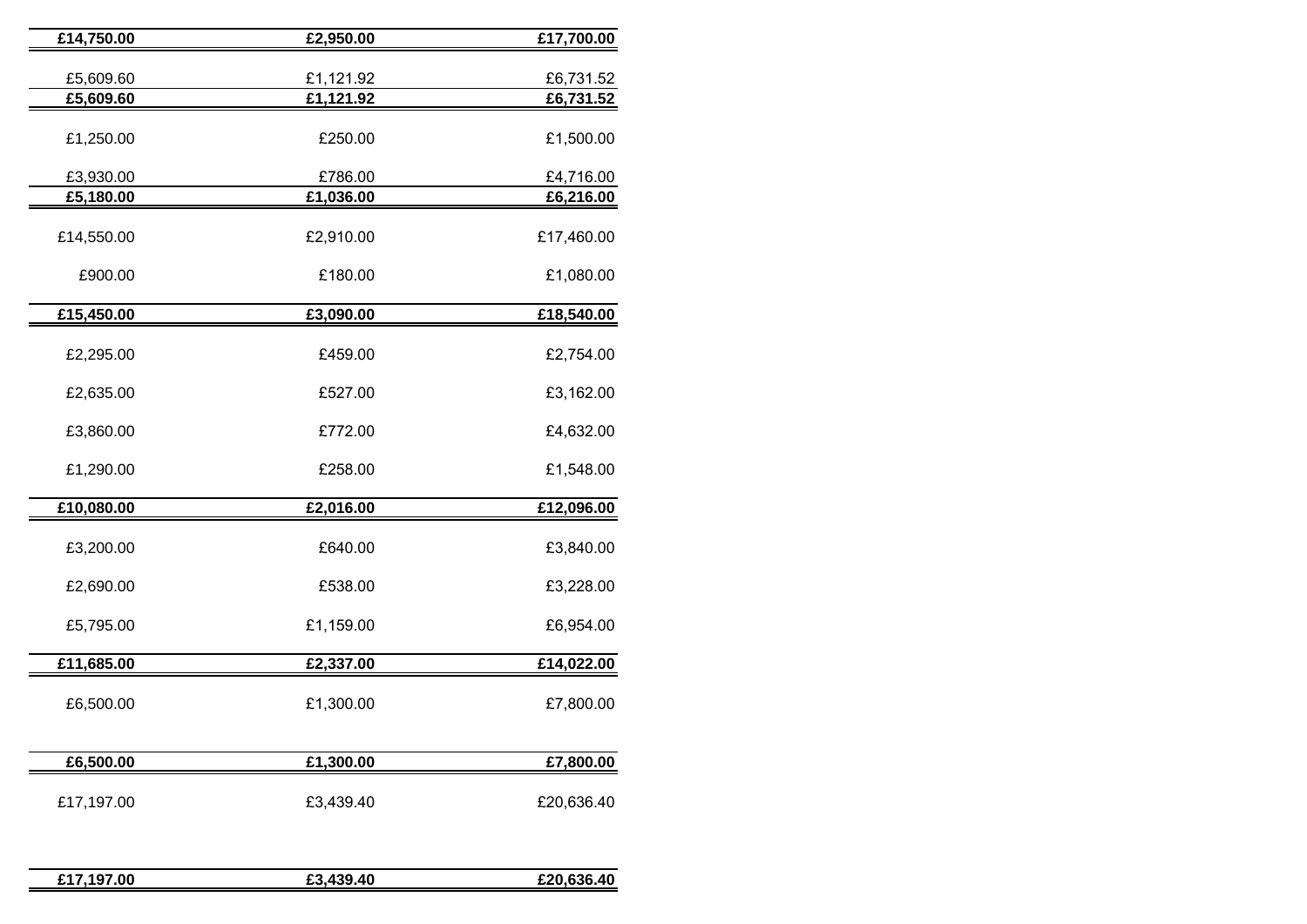| £5,022.90              | £1,004.58              | £6,027.48              |
|------------------------|------------------------|------------------------|
| £5,022.90              | £1,004.58              | £6,027.48              |
| £8,416.50              | £1,683.30              | £10,099.80             |
| £1,670.04              | £334.01                | £2,004.05              |
| £199.80<br>£1,224.52   | £39.96<br>£244.90      | £239.76<br>£1,469.42   |
| £11,510.86             | £2,302.17              | £13,813.03             |
| £7,575.00              | £1,515.00              | £9,090.00              |
| £7,575.00              | £1,515.00              | £9,090.00              |
| £5,500.00              | £1,100.00              | £6,600.00              |
| £5,500.00              | £1,100.00              | £6,600.00              |
| £21,500.00             | £4,300.00              | £25,800.00             |
| £21,500.00             | £4,300.00              | £25,800.00             |
| £32,000.00             | £6,400.00              | £38,400.00             |
| £32,000.00             | £6,400.00              | £38,400.00             |
| £5,000.00<br>£5,000.00 | £1,000.00<br>£1,000.00 | £6,000.00<br>£6,000.00 |
| £10,615.00             | £2,123.00              | £12,738.00             |
| £10,615.00             | £2,123.00              | £12,738.00             |

£9,955.00

**£9,955.00 £1,991.00 £11,946.00**

| --------- | ---------- |
|-----------|------------|
| £1,991.00 | £11,946.00 |
| £1,991.00 | £11,946.00 |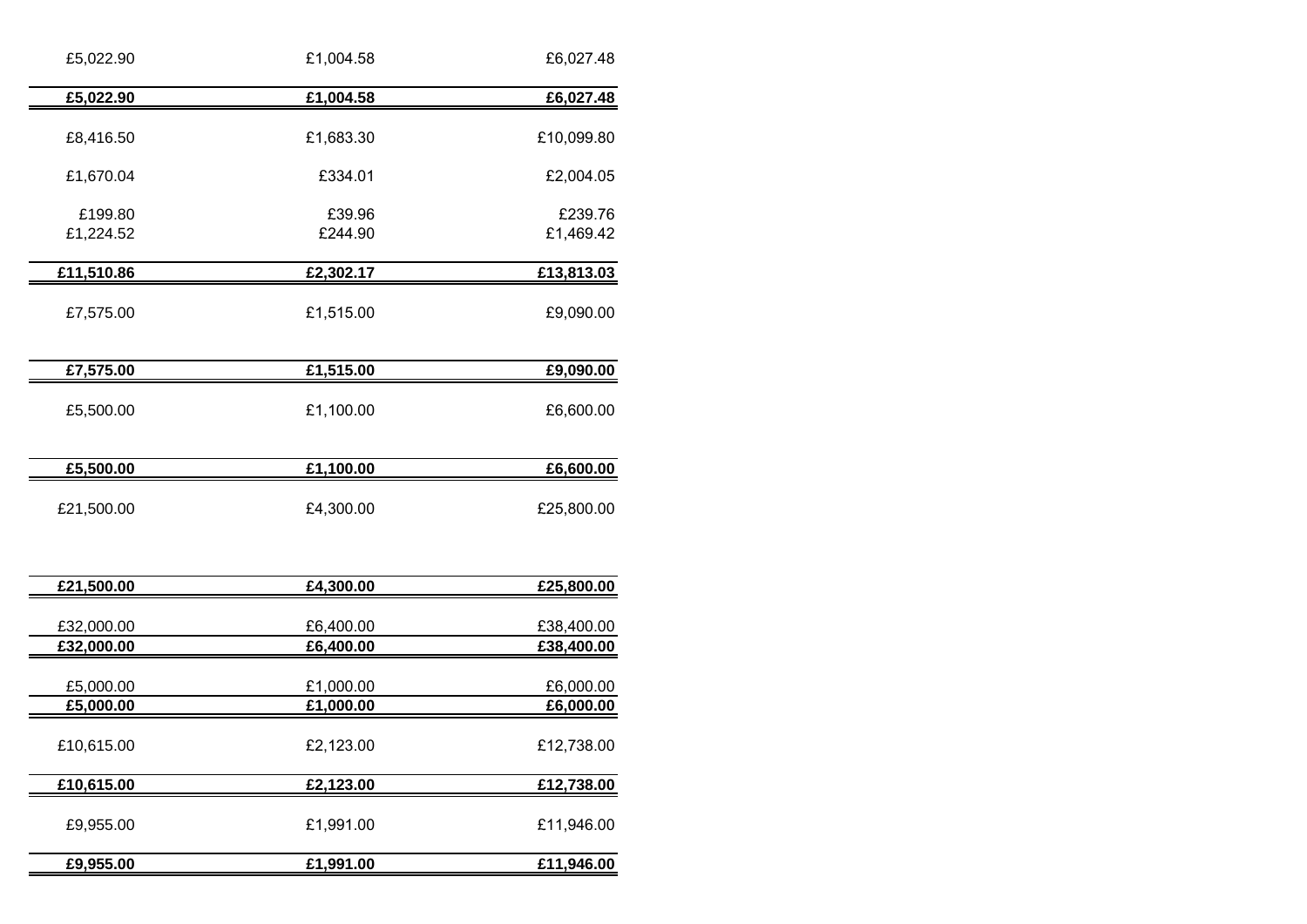| £17,515.00               | £3,503.00              | £21,018.00               |
|--------------------------|------------------------|--------------------------|
| £17,515.00               | £3,503.00              | £21,018.00               |
|                          |                        |                          |
| £6,480.00                | £1,296.00              | £7,776.00                |
| £6,480.00                | $\overline{£1,296.00}$ | £7,776.00                |
| £5,308.59                | £1,061.72              | £6,370.31                |
| £5,308.59                | £1,061.72              | £6,370.31                |
| £6,162.00                | £1,232.40              | £7,394.40                |
| £6,162.00                | £1,232.40              | £7,394.40                |
| £6,300.00                | £1,260.00              | £7,560.00                |
| £6,300.00                | £1,260.00              | £7,560.00                |
| £15,430.00               | £3,086.00              | £18,516.00               |
| £15,430.00               | £3,086.00              | £18,516.00               |
| £6,975.00                | £1,395.00              | £8,370.00                |
| £6,975.00                | £1,395.00              | £8,370.00                |
| £26,130.11               | £5,226.02              | £31,356.13               |
| £26,130.11               | £5,226.02              | £31,356.13               |
| £56,880.00               | £11,376.00             | £68,256.00               |
| £56,880.00               | £11,376.00             | £68,256.00               |
| £33,918.66<br>£33,918.66 | £6,783.73<br>£6,783.73 | £40,702.39<br>£40,702.39 |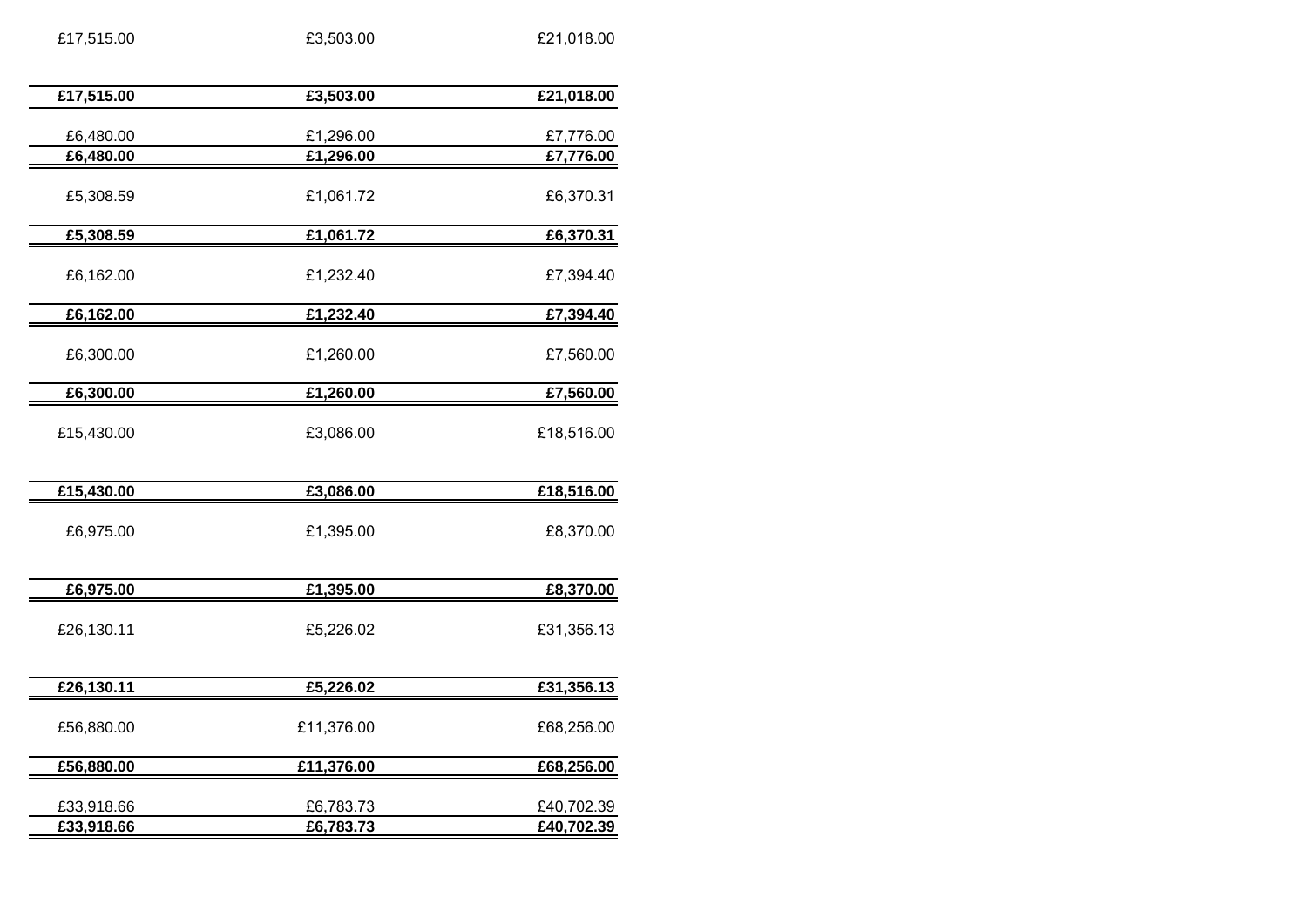| £6,480.00   | £1,296.00  | £7,776.00   |
|-------------|------------|-------------|
| £6,480.00   | £1,296.00  | £7,776.00   |
|             |            |             |
| £30,800.00  | £6,160.00  | £36,960.00  |
| £15,050.00  | £3,010.00  | £18,060.00  |
|             |            |             |
| £45,850.00  | £9,170.00  | £55,020.00  |
|             |            |             |
| £12,800.00  | £2,560.00  | £15,360.00  |
| £12,800.00  | £2,560.00  | £15,360.00  |
|             |            |             |
| £37,000.00  | £7,400.00  | £44,400.00  |
| £37,000.00  | £7,400.00  | £44,400.00  |
| £74,000.00  | £14,800.00 | £88,800.00  |
| £186,958.00 | £37,391.60 | £224,349.60 |
| £186,958.00 | £37,391.60 | £224,349.60 |
|             |            |             |
| £20,853.80  | £4,170.76  | £25,024.56  |
|             |            |             |
| £318.23     | £63.65     | £381.88     |
|             |            |             |
|             |            |             |
| £21,172.03  | £4,234.41  | £25,406.44  |
|             |            |             |
| £28,000.00  | £5,600.00  | £33,600.00  |
|             |            |             |
| £107.00     | £21.40     | £128.40     |
|             |            |             |
| £1,082.78   | £216.56    | £1,299.34   |
|             |            |             |
|             |            |             |
| £45.31      | £9.06      | £54.37      |